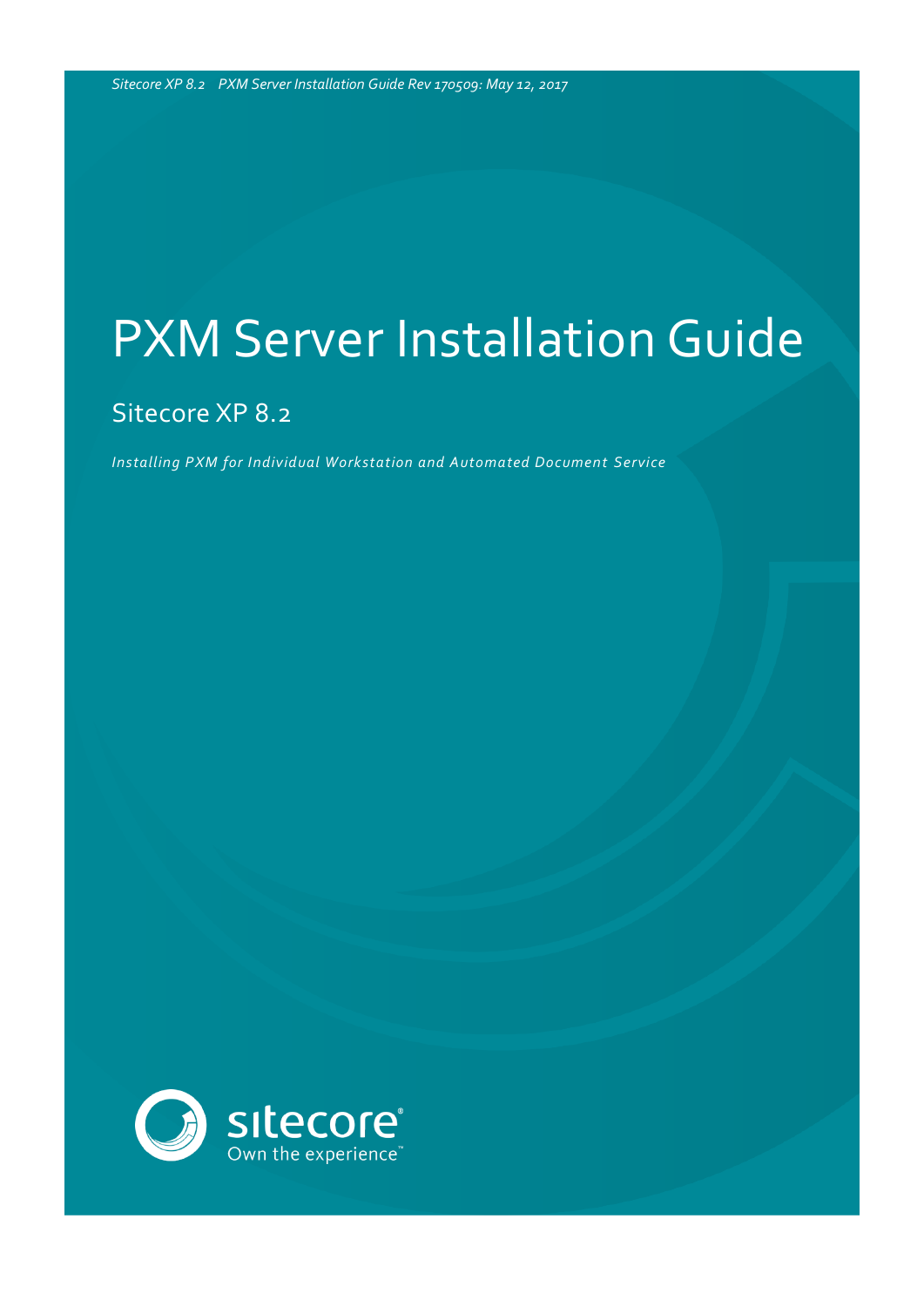### Sitecore XP 8.2

### **Table of Contents**

| Chapter <sub>1</sub> |  |
|----------------------|--|
| 1.1                  |  |
| Chapter 2            |  |
| 2.1                  |  |
| 2.2                  |  |
| Chapter 3            |  |
| 3.1                  |  |
| 3.1.1                |  |
| 3.2                  |  |
| 3.2.1                |  |
| 3.3                  |  |
| 3.4                  |  |
| Chapter 4            |  |
| 4.1                  |  |
| 4.2                  |  |
| 4.3                  |  |
| 4.4                  |  |
| 4.5                  |  |
| 4.6                  |  |
| 4.6.1                |  |
| 4.6.2                |  |
| 4.6.3                |  |
| 4.6.4                |  |
| 4.6.5                |  |
| Chapter <sub>5</sub> |  |
| 5.1                  |  |
| 5.1.1                |  |
| 5.1.2                |  |
| 5.1.3                |  |
| 5.1.4                |  |
| 5.1.5                |  |
| 5.1.6                |  |

Sitecore® is a registered trademark. All other brand and product names are the property of their respective holders. The contents of this document are the property of Sitecore. Copyright © 2001-2017 Sitecore. All rights r

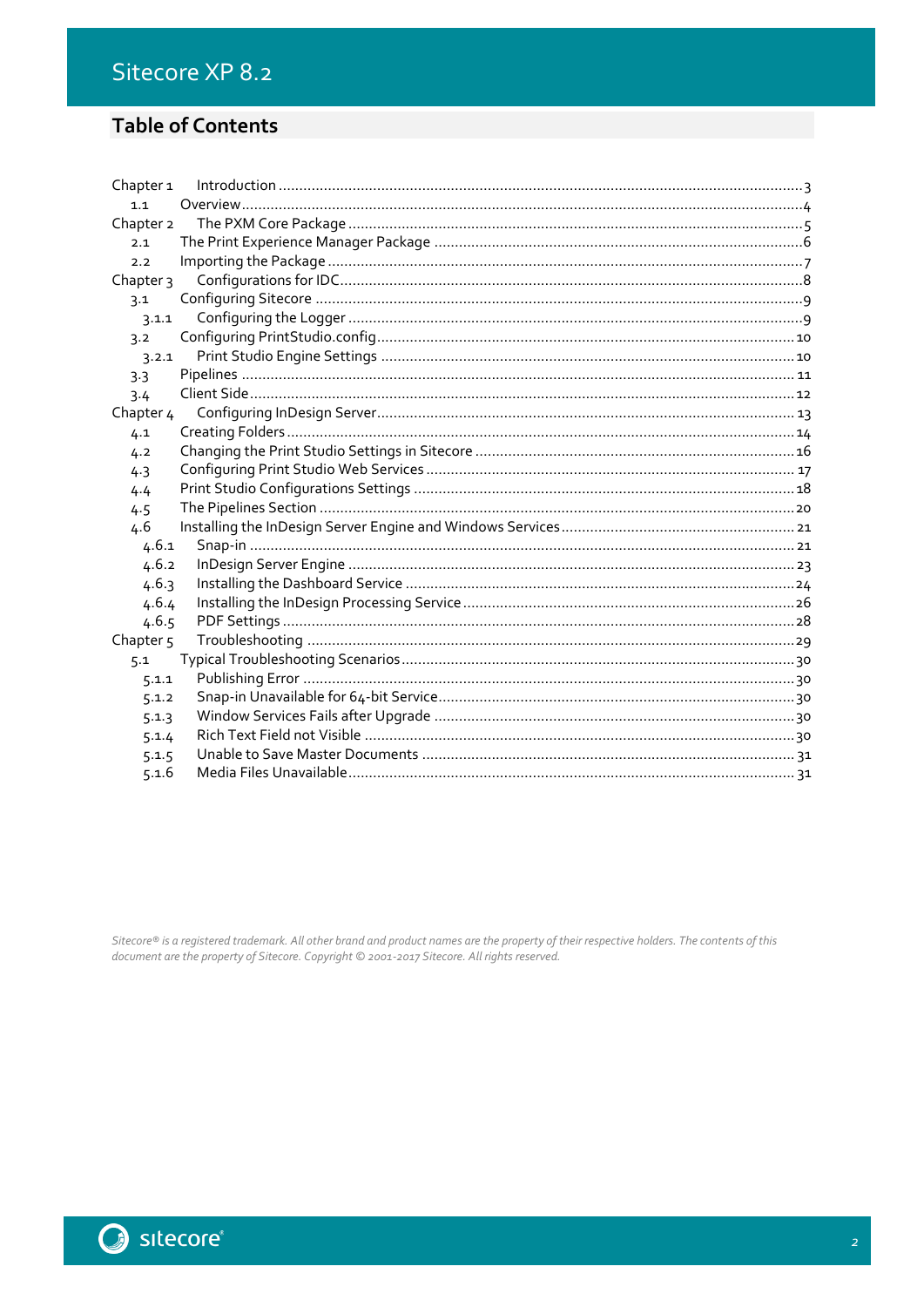## **Chapter 1**

### <span id="page-2-0"></span>**Introduction**

This document describes how to install the Sitecore Print Experience Manager core package on the server.

Chapters 1, 2, and 3 describe the requirements and setup settings necessary for working with InDesign Connector. If you want the work with the InDesign Server, please refer to chapter 4.

- [Chapter 1](#page-2-0) [Introduction](#page-2-0) This chapter describes the system requirements.
- [Chapter 2](#page-4-0) [The PXM Core Package](#page-4-0) This chapter describes how to download and import the Print Experience Manager package. It also describes the IIS preparations.
- [Chapter 3](#page-7-0) [Configurations for IDC](#page-7-0) This chapter describes the configuration settings that you need if you want to work with InDesign Connector.
- [Chapter 4](#page-12-0) [Configuring InDesign Server](#page-12-0) This chapter describes the configuration settings that you need if you want to work with InDesign Server.
- Chapter  $5 -$ [Troubleshooting](#page-28-0) This chapter describes the solutions to the most common installation issues.

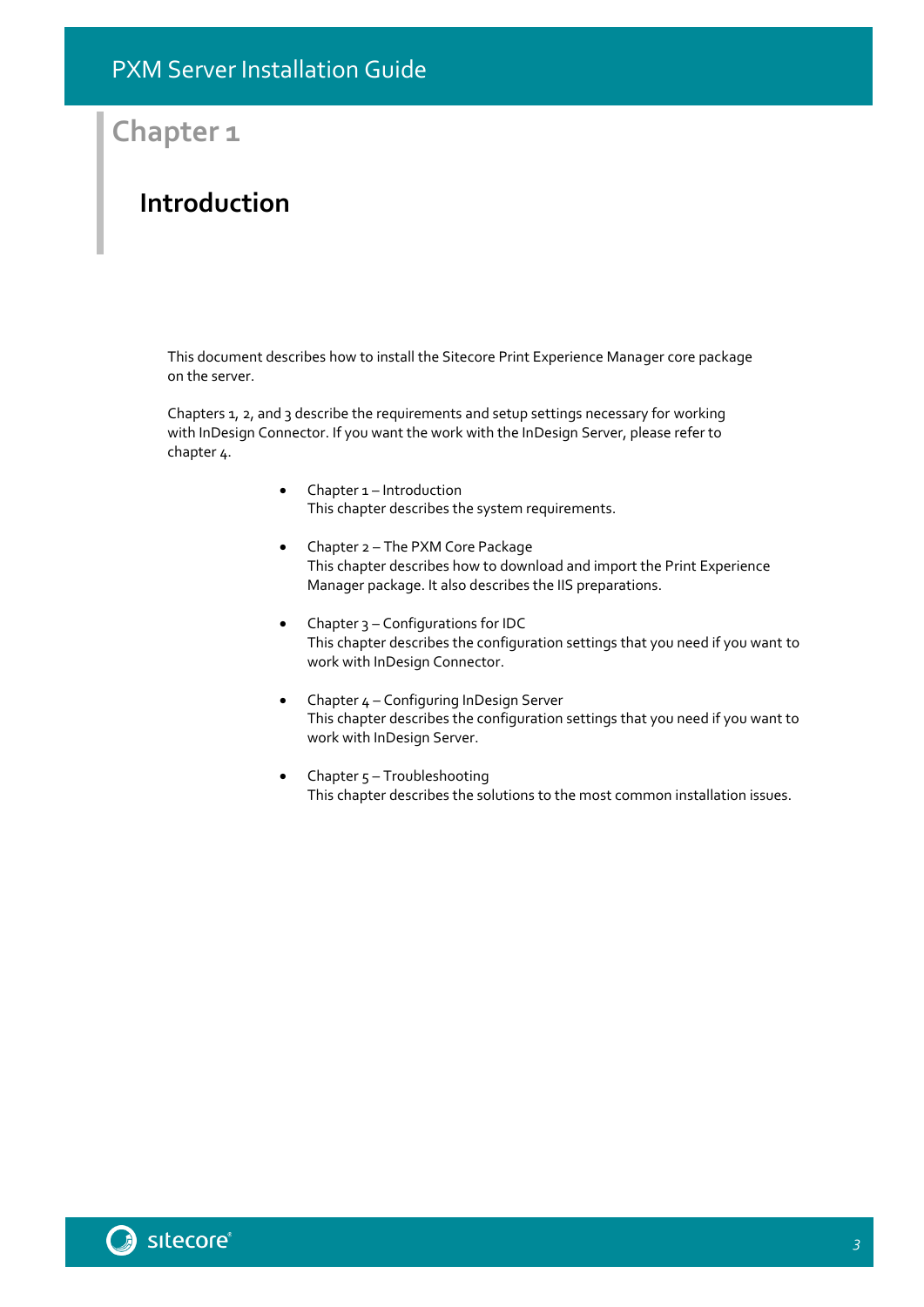### <span id="page-3-0"></span>**1.1 Overview**

The Print Experience Manager can be installed in several different integrations.

• Individual Workstation – The plugins enable you to connect to the PXM repository in Sitecore. You can load documents, associate content from Sitecore, and so on.

The possible scenarios are:

- o Using Sitecore content in InDesign documents.
- o Using Sitecore content for structured InDesign productions.
- Automated Document Service If you want to use Sitecore content in automatically generated InDesign documents, you need InDesign Server.

The possible scenarios are:

o Print Experience Manager 8.x rev. xxxxxx.zip – Creating complex personalized PDFs.

This manual describes the installation procedures for all of these scenarios.

|                                    |                                                                                          | Individual<br>Workstation | Automatic<br><b>Document</b><br>Generation |
|------------------------------------|------------------------------------------------------------------------------------------|---------------------------|--------------------------------------------|
| <b>System Requirements</b>         | Sitecore 8.2 (update-3)                                                                  | X                         | X                                          |
|                                    | Adobe InDesign CC 2015 or Adobe<br>InDesign CC 2017                                      | X                         | X                                          |
|                                    | Adobe InDesign Server CC 2015<br>(Windows) or Adobe InDesign Server<br>CC 2017 (Windows) |                           | X                                          |
|                                    | Microsoft Message Queuing                                                                |                           | X                                          |
|                                    | <b>SMTP</b> service                                                                      |                           | X                                          |
| Sections to read in this           | Chapter $1, 2,$ and $3.$                                                                 | $\sf X$                   | X                                          |
| manual                             | All chapters                                                                             |                           | X                                          |
| Packages to install                | Print Experience Manager 8. rev.<br>xxxxxx.zip                                           | $\sf X$                   | X                                          |
| Client Plugins to install          | InDesign Connector plugin                                                                | X                         | X                                          |
| Server Plugins to install          | InDesign Server engine                                                                   |                           | X                                          |
| Windows Services to install        | Dashboard Service                                                                        |                           | X                                          |
|                                    | <b>InDesign Processing Service</b>                                                       |                           | X                                          |
| <b>Configurations for Sitecore</b> | Logger (web.config)                                                                      | X                         | X                                          |
|                                    | Web services (web.config)                                                                | X                         | X                                          |
| Configurations for PXM             | Dashboard Service-<br>DashBoardServer.exe.config                                         |                           | X                                          |
|                                    | <b>InDesign Processing Service</b><br>InDesignProcessingService.exe.config               |                           | X                                          |
|                                    | Print studio settings -<br>PrintStudio.config                                            | X                         | X                                          |

**Note**

If you want to update an existing version, please refer to the update information on https://dev.sitecore.net.

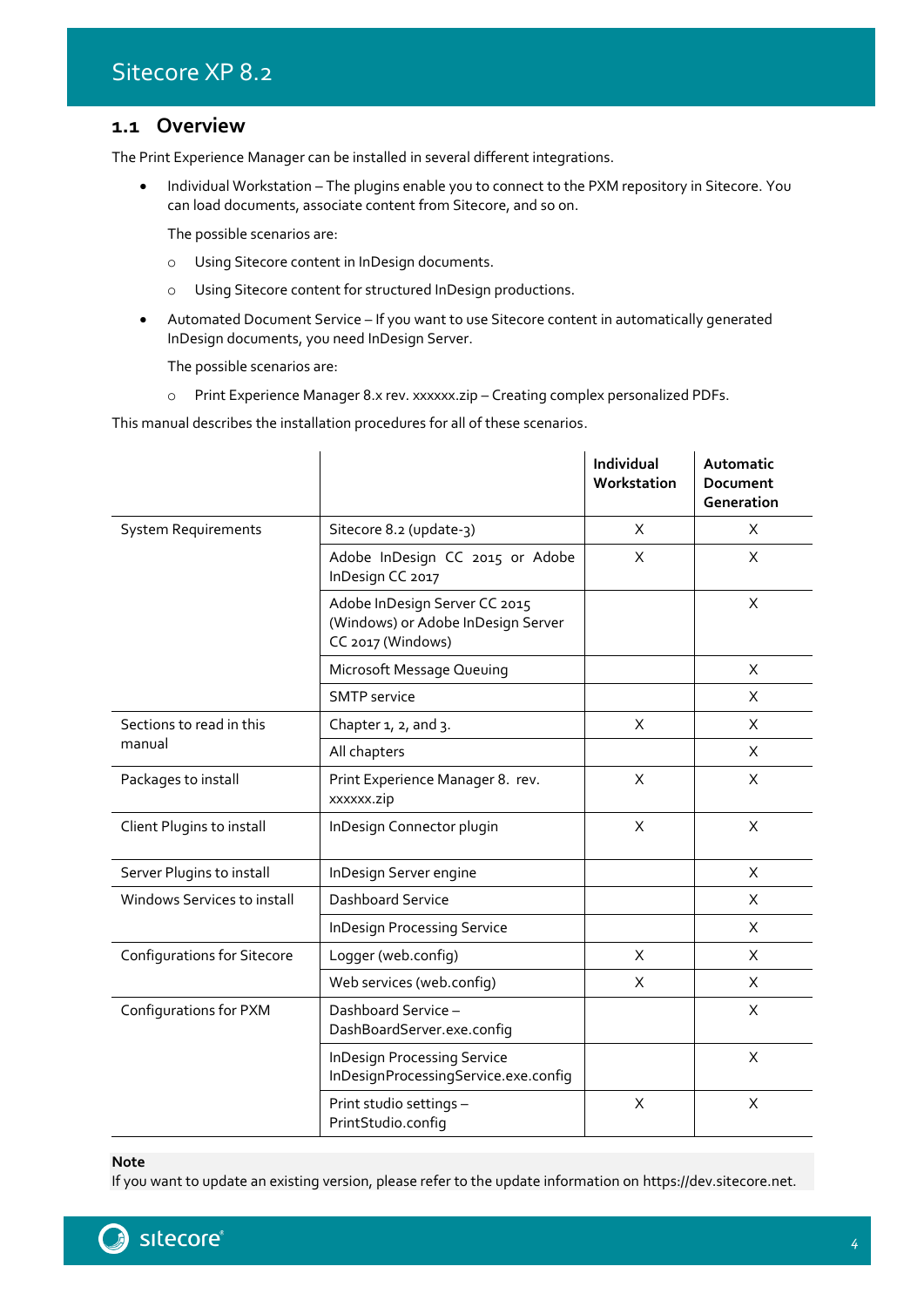## **Chapter 2**

## <span id="page-4-0"></span>**The PXM Core Package**

This chapter contains the following sections:

- [The Print Experience Manager](#page-5-0) Package
- **•** [Importing the Package](#page-6-0)

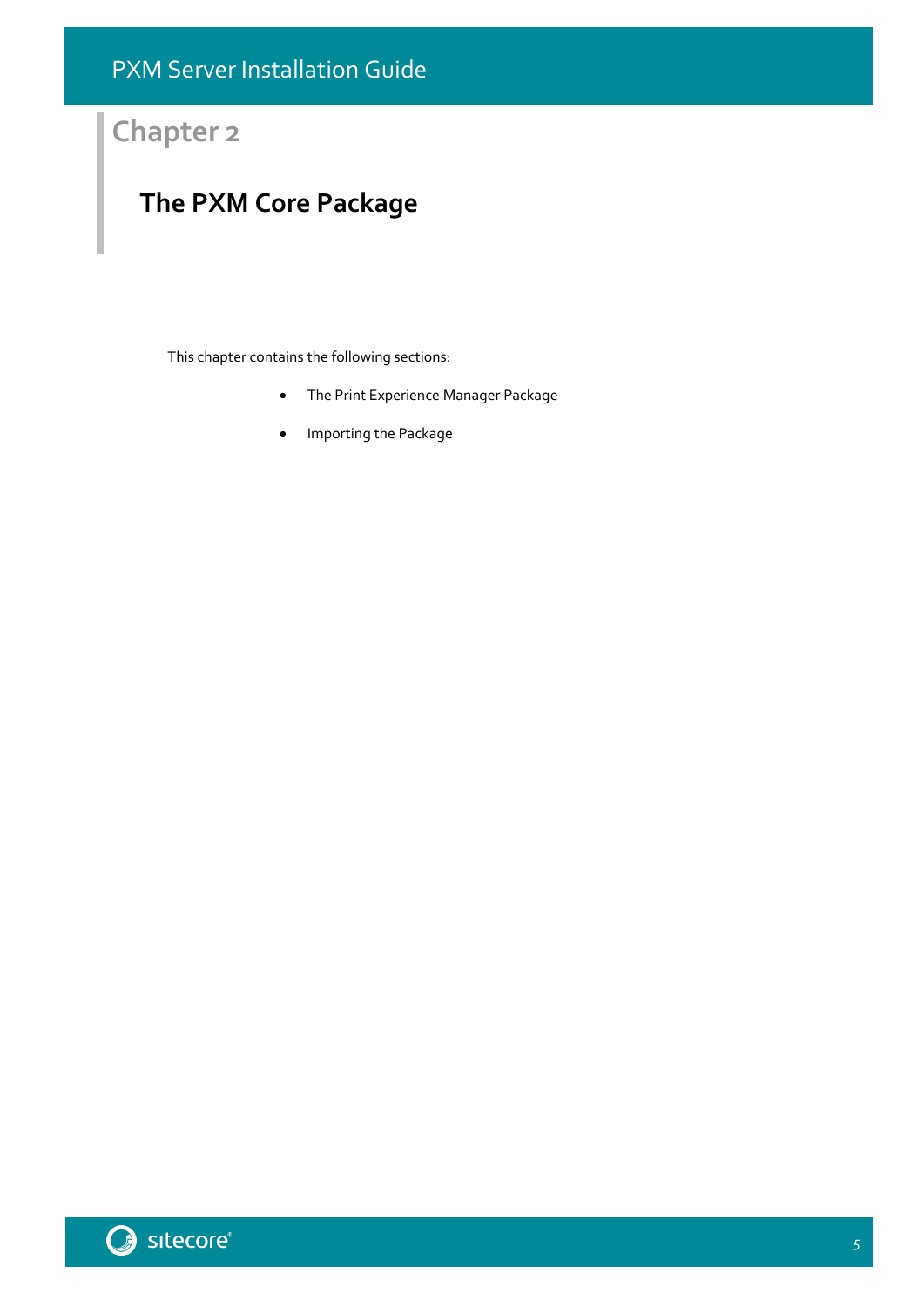### <span id="page-5-0"></span>**2.1 The Print Experience Manager Package**

The Print Experience Manager package includes:

- Sitecore items related to publishing (templates, rules, field types, and so on)
- Web service for InDesign Connector
- Http handler for InDesign Connector
- Publishing Engine Library
- Configuration (base configuration file and web service)

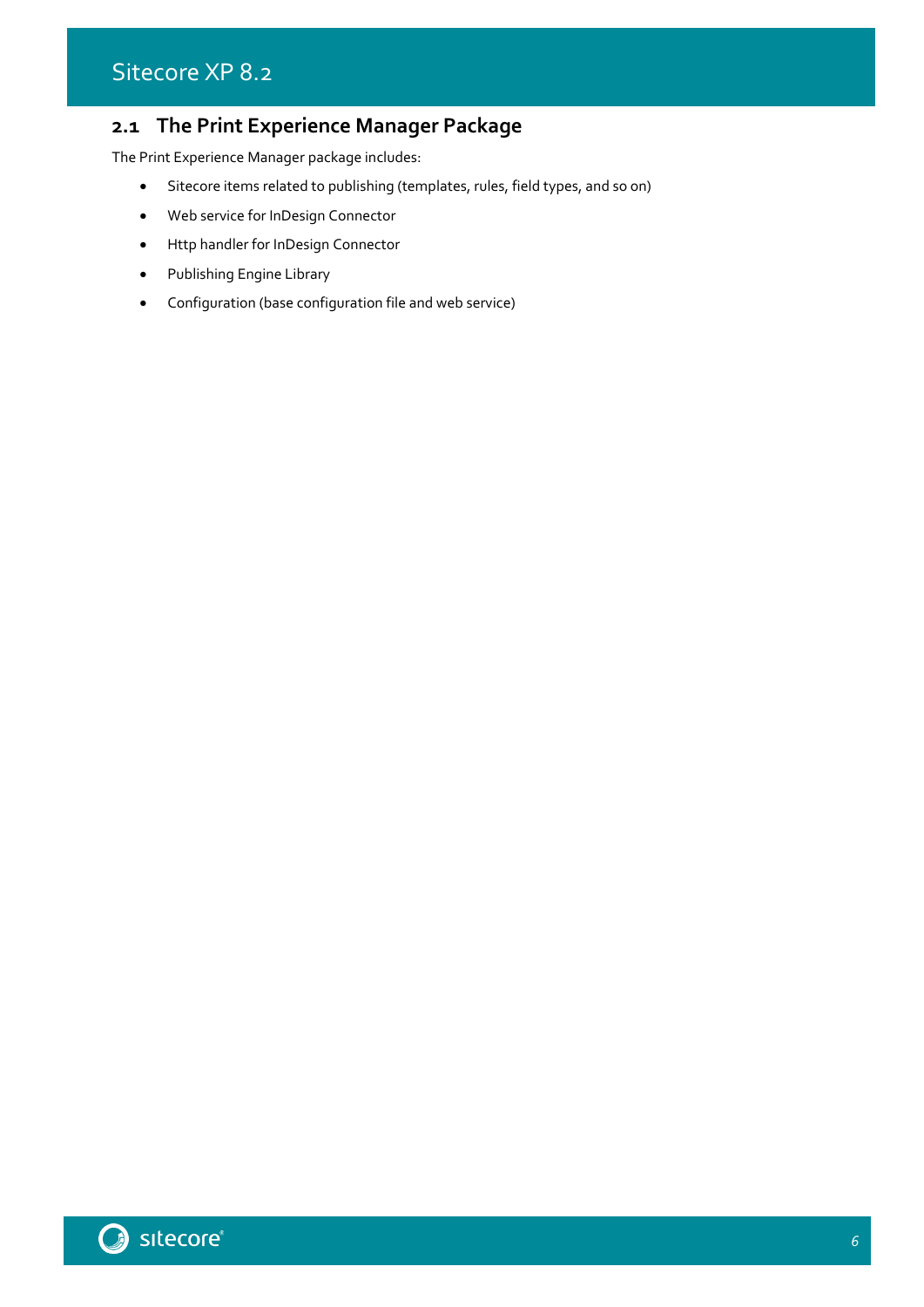### <span id="page-6-0"></span>**2.2 Importing the Package**

Download the installation package - Print Experience Manager 8.2 rev. xxxxxx.zip-from dev.sitecore.net on your server or system.

To import the package:

- 1. Log in to Sitecore.
- 2. Navigate to **Development Tools** and open the **Installation Wizard**.



- 3. In the wizard, click **Upload package**, browse to find the Print Experience Manager 8.2 rev. xxxxxx.zip, click **Next** and **Close**.
- 4. Click **Next**.
- 5. Read the License Agreement and select the appropriate radio button. Click **Next**.
- 6. Click **Install**.

The installation starts and will need approximately 5-10 minutes to finish.

7. Click **Finish**.

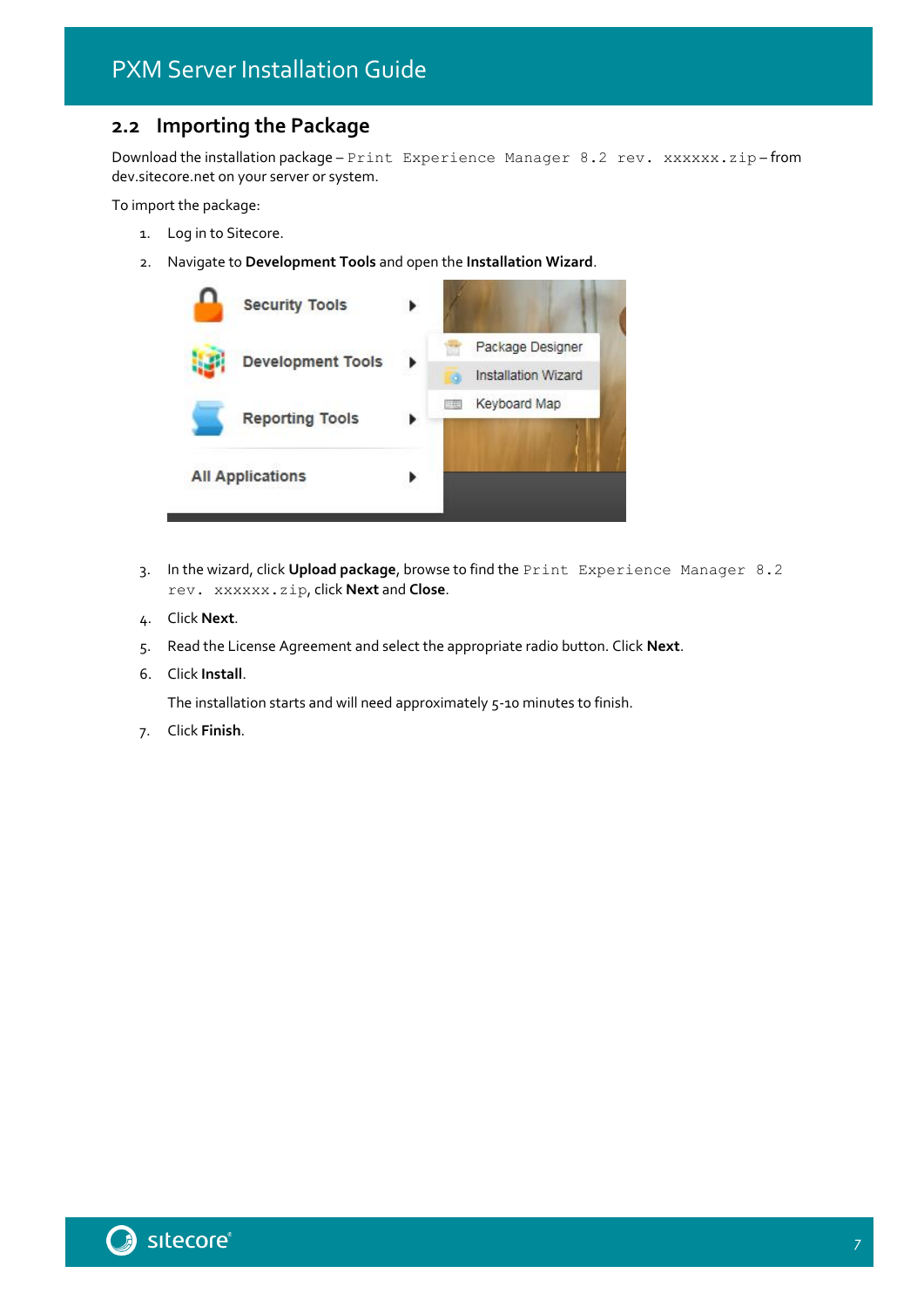## **Chapter 3**

## <span id="page-7-0"></span>**Configurations for IDC**

This chapter describes the configurations necessary at the server-side.

This chapter contains the following sections:

- **•** [Configuring Sitecore](#page-8-0)
- [Configuring PrintStudio.config](#page-9-0)
- [Pipelines](#page-10-0)
- [Client Side](#page-11-0)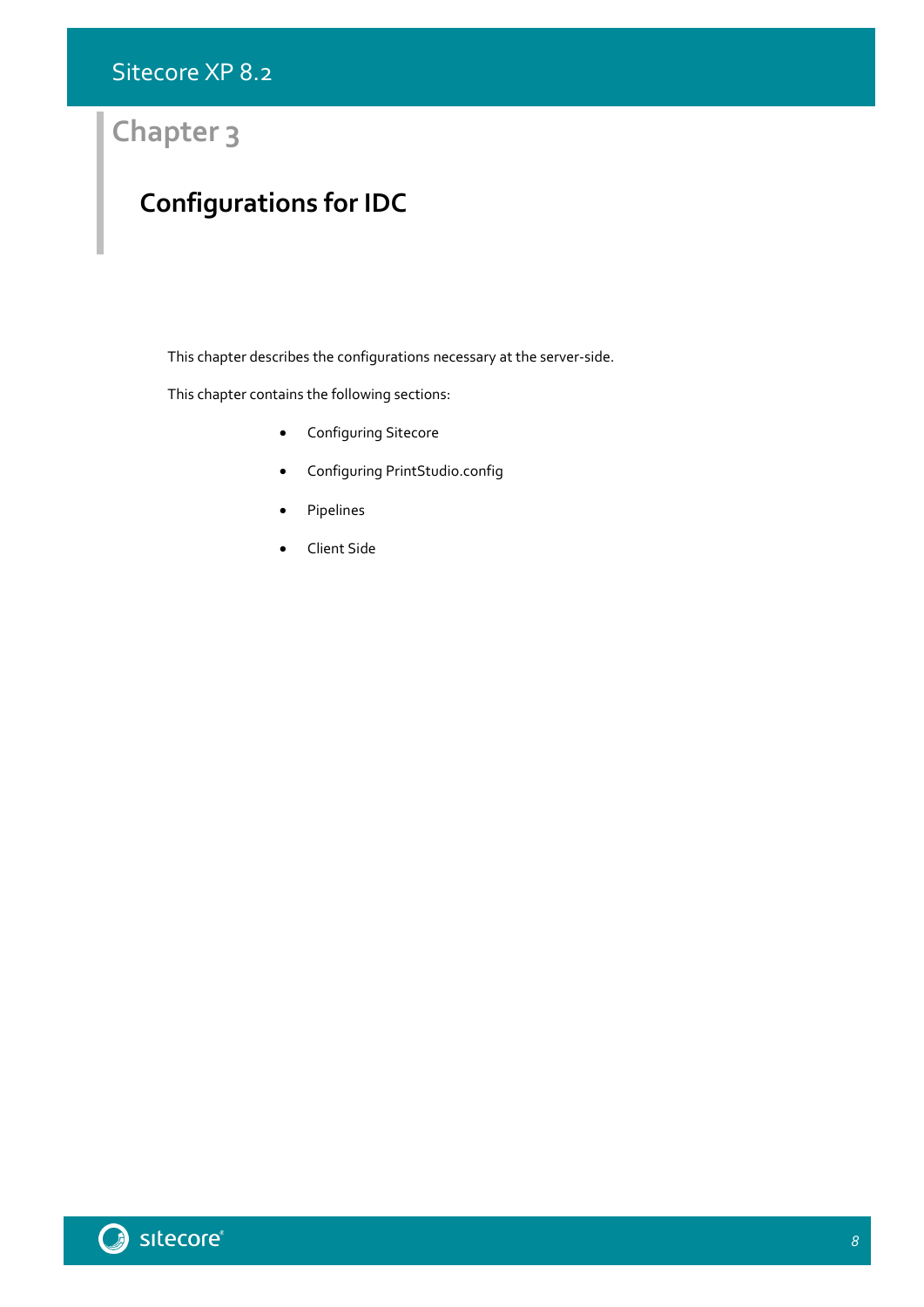### <span id="page-8-0"></span>**3.1 Configuring Sitecore**

<span id="page-8-1"></span>This section describes how to configure the web.config file in the Sitecore *website* folder.

### **3.1.1 Configuring the Logger**

To configure the logger:

- 1. Open web.config file from Sitecore Website folder.
- 2. Navigate to the <log4net> section and after the last </appender> item paste:

```
<appender name="PXMPrintServiceAppender" type="log4net.Appender.SitecoreLogFileAppender, 
Sitecore.Logging">
          <file value="$(dataFolder)/logs/printstudio.log.{date}.txt"/>
```

```
<appendToFile value="true"/>
   <layout type="log4net.Layout.PatternLayout">
     <conversionPattern value="%4t %d{ABSOLUTE} %-5p %m%n"/>
   </layout>
</appender>
<logger name="Sitecore.PXM.Diagnostics" additivity="false">
<level value="INFO"/>
 <appender-ref ref="PXMPrintServiceAppender"/>
</logger>
```
3. Save the web.config file.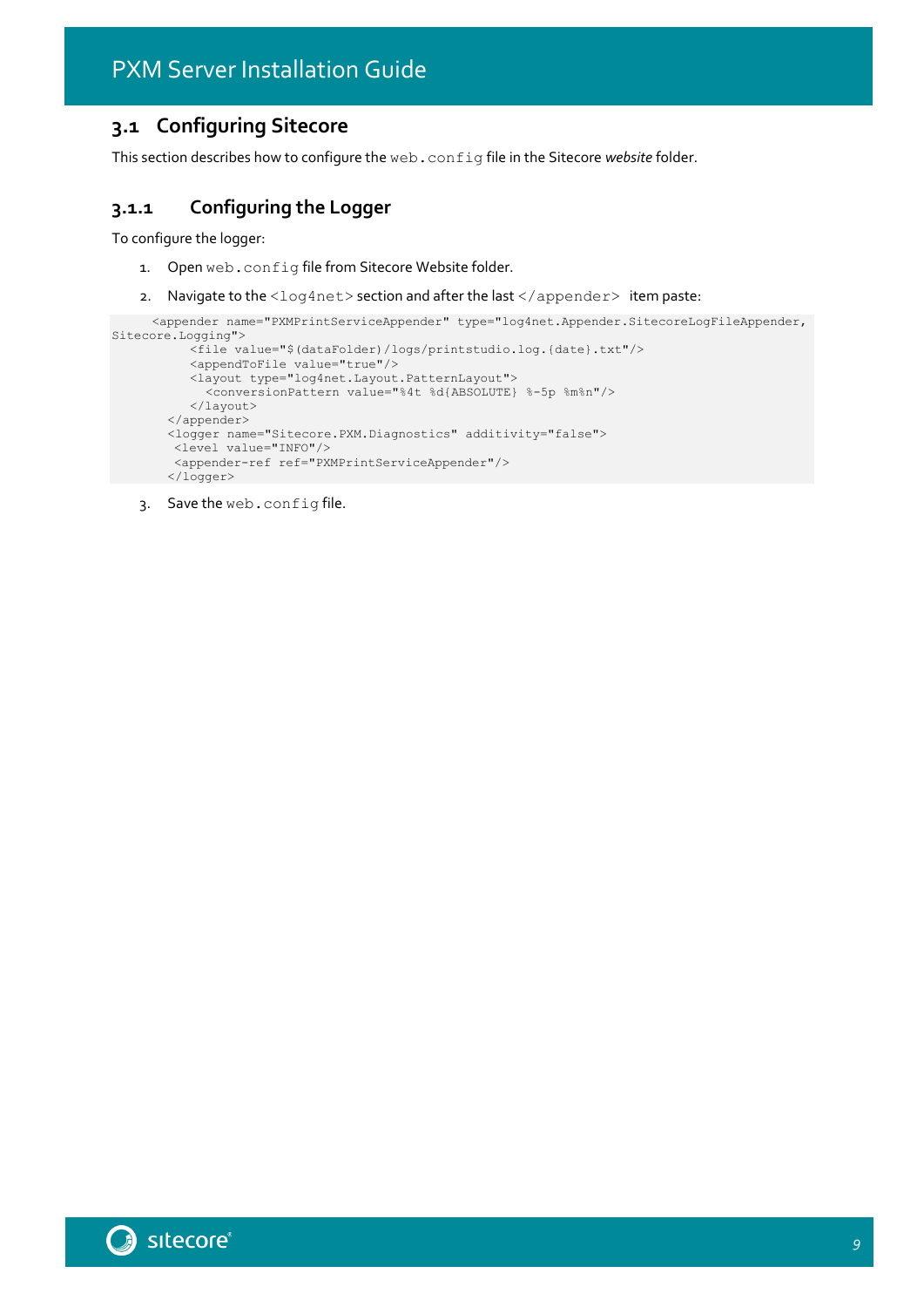### <span id="page-9-0"></span>**3.2 Configuring PrintStudio.config**

This section describes how to configure the Sitecore. PrintStudio.config file. This file is stored in the \Website\App\_Config\Include\PXM folder.

### <span id="page-9-1"></span>**3.2.1 Print Studio Engine Settings**

In the PrintStudio.config file, the Printstudio.ProjectsFolder is the configuration key for the path to the projects folder.

```
<printstudioengine type="Sitecore.PrintStudio.Configuration.SettingsSection, 
Sitecore.PrintStudio.Configuration">
       <settings hint="raw:AddToSettingsList">
       <setting name="PrintStudio.ProjectsFolder" 
value="C:\inetpub\sitecore_folder\Website\projects\" />
       <setting name="PrintStudio.InDesignServerName" 
value="InDesignServer.Application.CC.2015" />
       <setting name="PrintStudio.StoreMastersInDB" value="true" />
       <setting name="PrintStudio.PublishingCachePath" 
value="C:\PXMPublishing\PublishingCache\" />
       <setting name="PrintStudio.PrintDashboardQueueName" value="InDesignServerCC"/>
       <setting name="PrintStudio.DBServer.IPAddress" value="localhost" />
       <setting name="PrintStudio.DBServer.Port" value="8081" />
       </settings>
      </printstudioengine>
```
**Note**

Make sure to have sufficient access rights to the PrintStudio.ProjectsFolder.

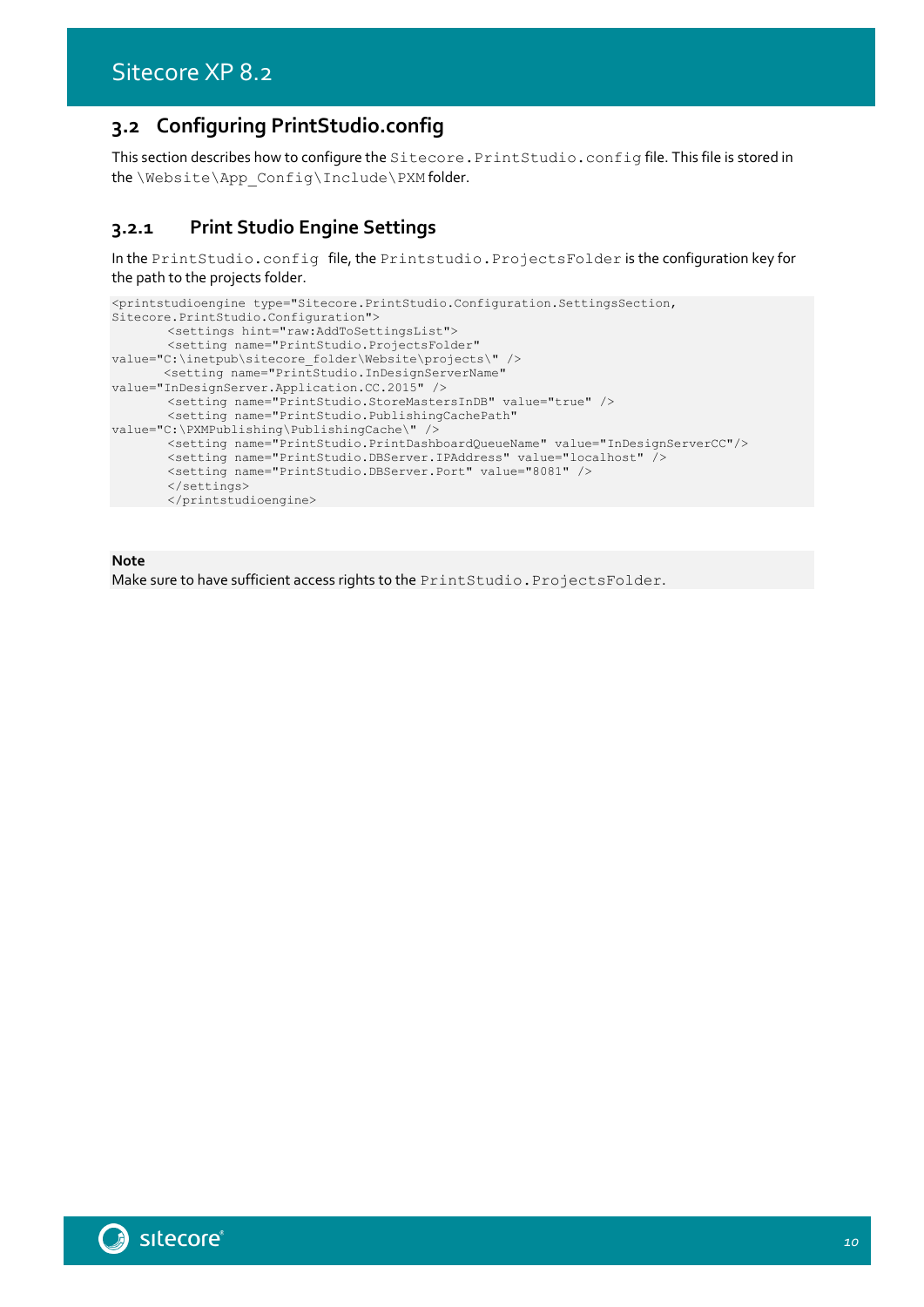### <span id="page-10-0"></span>**3.3 Pipelines**

By default, the configuration settings for the pipelines section are in the PrintStudio.config file.

You only need to change these in customized setups.

<pipelines> <printToDashboard> <processor type="Sitecore.PrintStudio.PublishingEngine.Pipelines.SetProcessingJob, Sitecore.PrintStudio.PublishingEngine" /> <processor type="Sitecore.PrintStudio.PublishingEngine.Pipelines.RenderProjectXml, Sitecore.PrintStudio.PublishingEngine" /> <processor type="Sitecore.PrintStudio.PublishingEngine.Pipelines.Dashboard.SendToDashboard, Sitecore.PrintStudio.PublishingEngine" /> </printToDashboard> <printToInDesign> <processor type="Sitecore.PrintStudio.PublishingEngine.Pipelines.RenderProjectXml, Sitecore.PrintStudio.PublishingEngine" /> <processor type="Sitecore.PrintStudio.PublishingEngine.Pipelines.InDesign.SendToInDesign, Sitecore.PrintStudio.PublishingEngine" /> </printToInDesign> <renderXml> <processor type="Sitecore.PrintStudio.PublishingEngine.Pipelines.RenderProjectXml, Sitecore.PrintStudio.PublishingEngine" /> </renderXml> <printPreview> <processor type="Sitecore.PrintStudio.PublishingEngine.Pipelines.RenderProjectXml, Sitecore.PrintStudio.PublishingEngine" /> <processor type="Sitecore.PrintStudio.PublishingEngine.Pipelines.InDesign.GeneratePreview, Sitecore.PrintStudio.PublishingEngine" /> </printPreview> <convertHtmlToXml> <processor type="Sitecore.PrintStudio.PublishingEngine.Pipelines.ConvertHtmlToXml.PrepareHtml, Sitecore.PrintStudio.PublishingEngine" /> <processor type="Sitecore.PrintStudio.PublishingEngine.Pipelines.ConvertHtmlToXml.ConvertToXml, Sitecore.PrintStudio.PublishingEngine" /> <processor type="Sitecore.PrintStudio.PublishingEngine.Pipelines.ConvertHtmlToXml.FinalizeXml, Sitecore.PrintStudio.PublishingEngine" /> </convertHtmlToXml> <convertXmlToHtml> <processor type="Sitecore.PrintStudio.PublishingEngine.Pipelines.ConvertXmlToHtml.ConvertToHtml, Sitecore.PrintStudio.PublishingEngine" /> </convertXmlToHtml> </pipelines>

The configuration settings in the pipelines section:

| <b>Configuration key</b> | Description                                                                                                                                                                                                  |
|--------------------------|--------------------------------------------------------------------------------------------------------------------------------------------------------------------------------------------------------------|
| printToDashboard         | Invokes a publishing processing job and publishes through the Dashboard<br>server. The result is sent in an e-mail message.                                                                                  |
| printToInDesign          | Used for publishing directly to the InDesign Server. Can be invoked from a<br>layout on the website. The result is placed on the appropriate path and the<br>user should fetch it through the resulting URL. |
| renderXml                | Invokes an XML rendering and only generates the XML. Invoked from the<br>InDesign Connector plug-in web service.                                                                                             |
| printPreview             | Produces a preview.                                                                                                                                                                                          |
| convertHtmlToXml         | Converts HTML to XML.                                                                                                                                                                                        |
| convertXmlToHtml         | Converts XML to HTML.                                                                                                                                                                                        |

11<br>11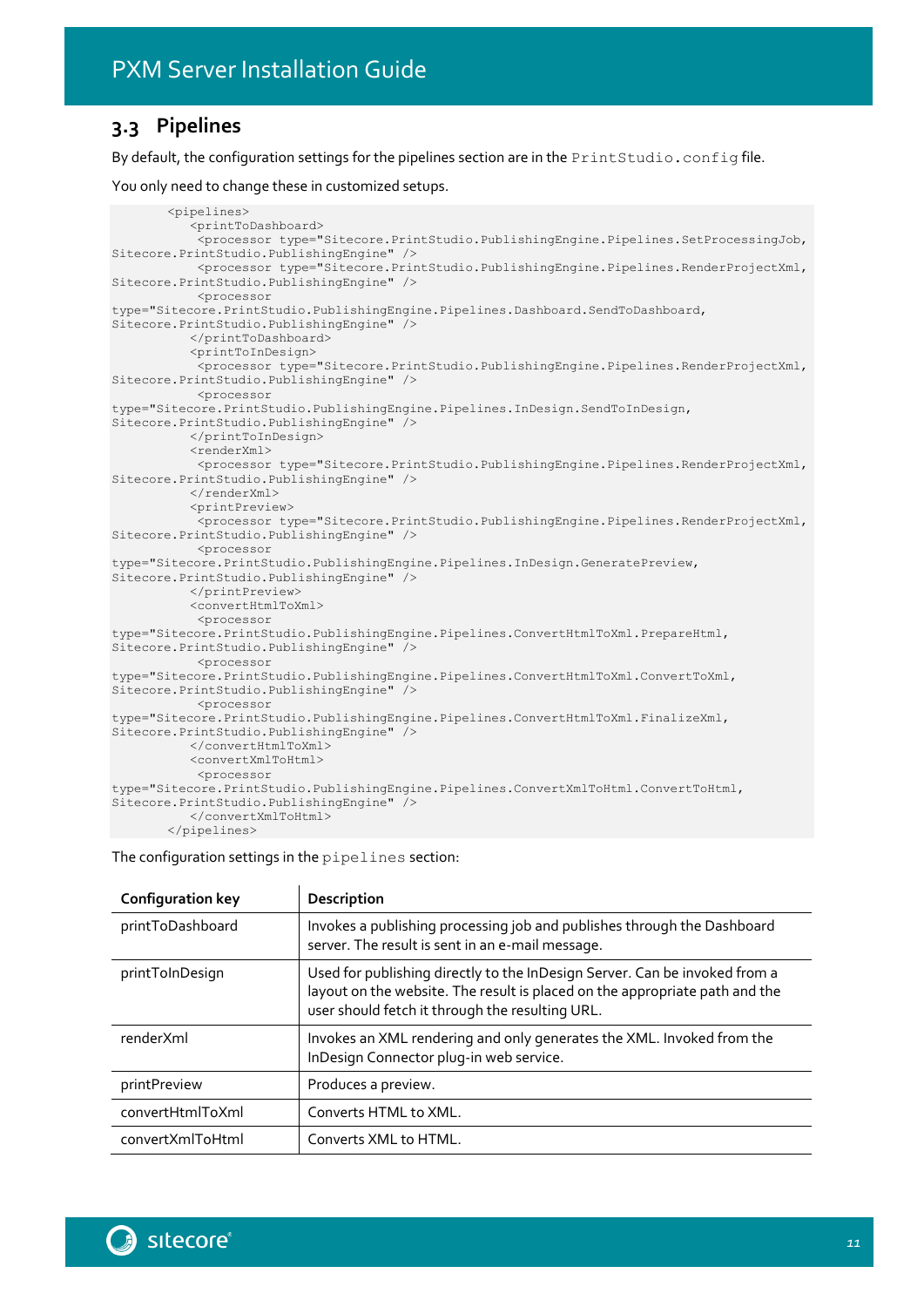### Sitecore XP 8.2

### <span id="page-11-0"></span>**3.4 Client Side**

To run InDesign Connector, you can download the setups from [https://dev.sitecore.net](https://dev.sitecore.net/)

If you want to work with automated productions and InDesign Server, you must follow the procedures described in the next chapter.

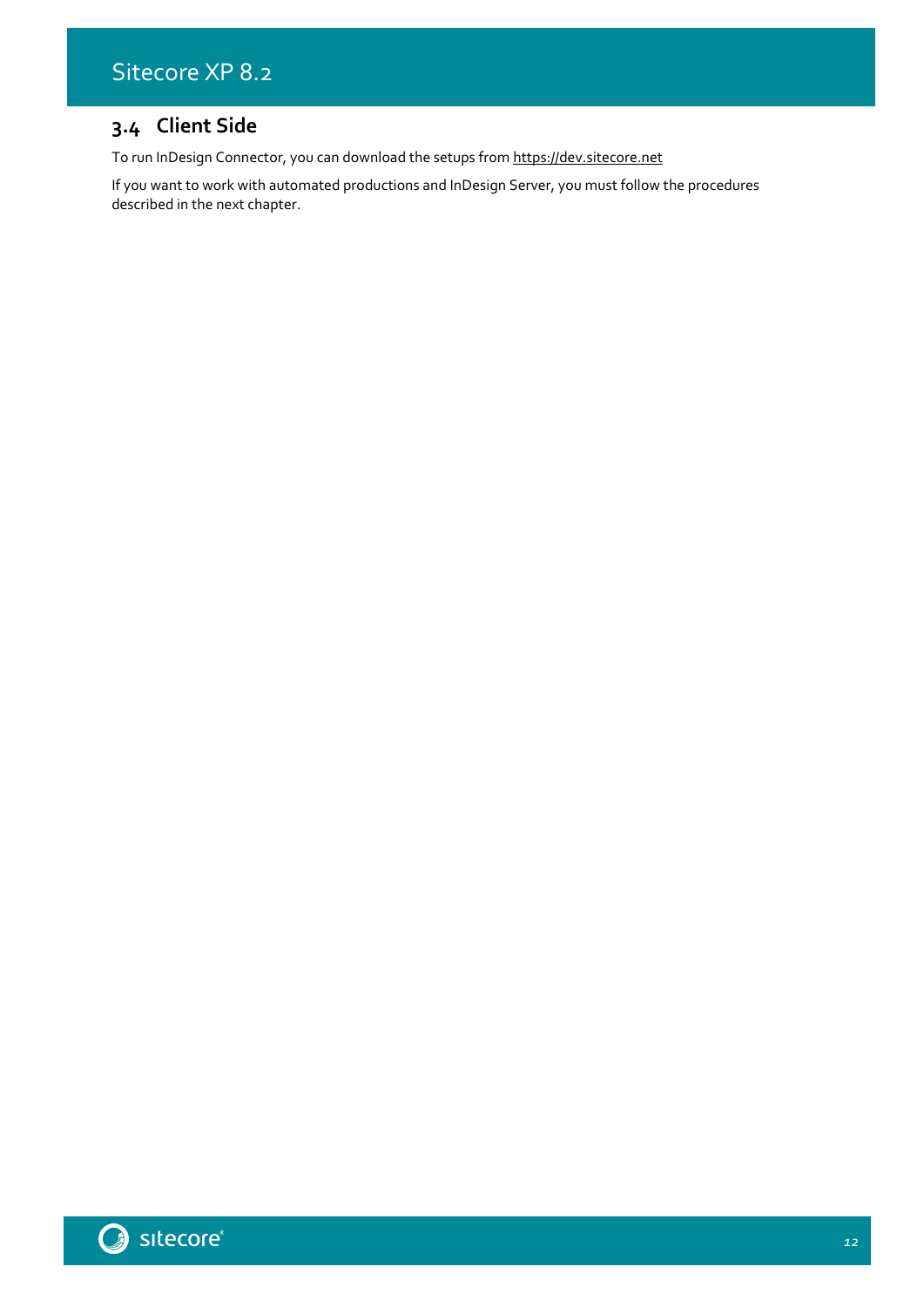## **Chapter 4**

## <span id="page-12-0"></span>**Configuring InDesign Server**

This chapter describes the configurations and installations that are required to work with InDesign Server.

This chapter contains the following sections:

- **•** [Creating Folders](#page-13-0)
- [Changing the Print Studio Settings in Sitecore](#page-15-0)
- [Configuring Print Studio Web Services](#page-16-0)
- **•** [Print Studio Configurations Settings](#page-17-0)
- [The Pipelines Section](#page-19-0)
- [Installing the InDesign Server Engine and Windows Services](#page-20-0)



13<br>13 Marca 1911<br>13 Marca 1920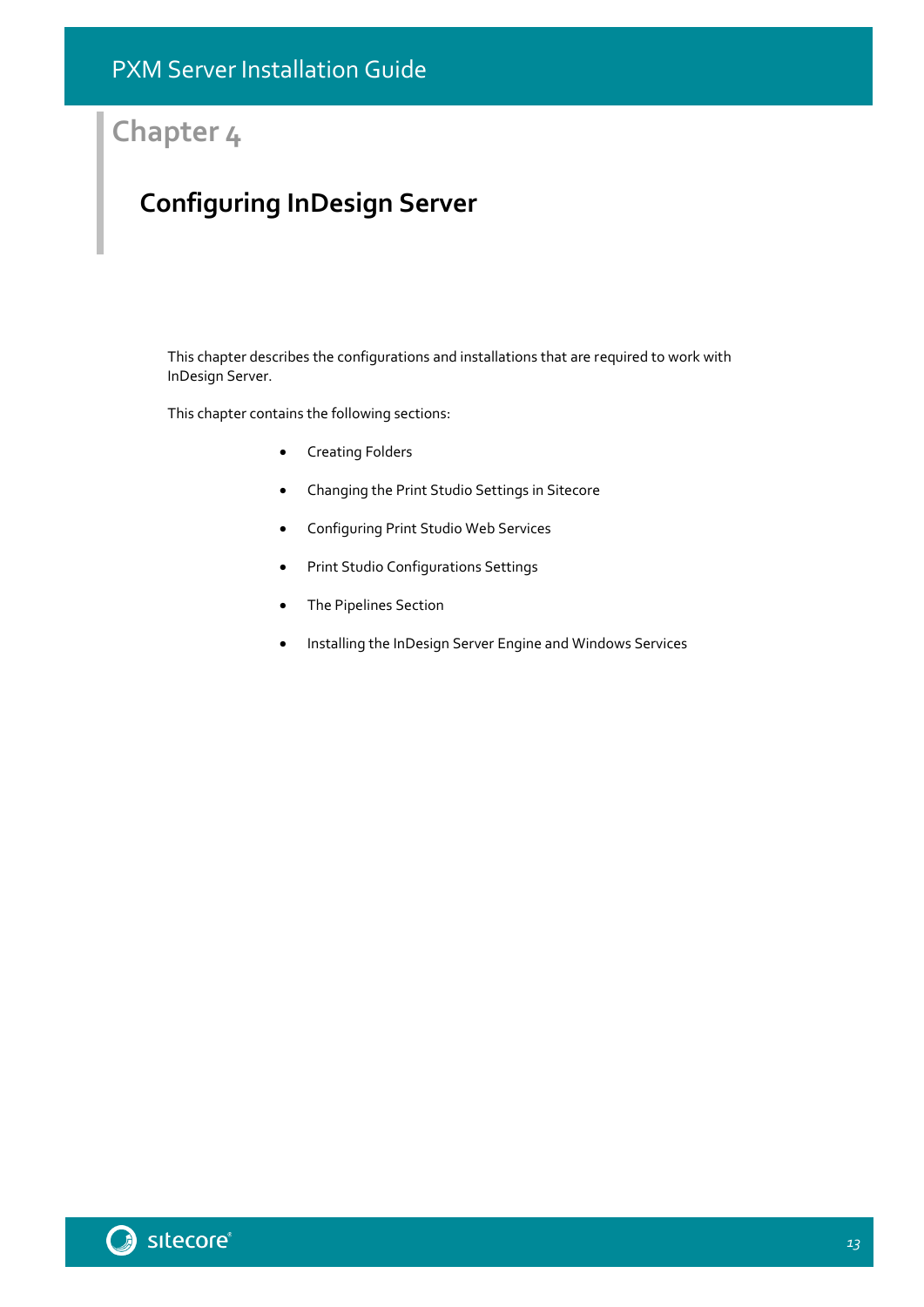### <span id="page-13-0"></span>**4.1 Creating Folders**

We recommend that you organize the folder tree within a parent folder named *PXMPublishing*, that is located outside the Sitecore website folder. The *PXMPublishing* folder requires the following child items:

| Folder        | Description                                                                                 |
|---------------|---------------------------------------------------------------------------------------------|
| Logs          | All the Print Studio Windows services logs are stored here.                                 |
| PublishFolder | The publishing results files are stored here.                                               |
|               | Publishing Cache   The temporary store for the images that are used in published documents. |



#### **Note**

The Print Studio web services logs are stored in the Sitecore website logs folder – ..\Data\logs.

You must create PublishFolder as a virtual folder inside the Sitecore website.

To create a virtual directory with IIS Manager for an ASP.NET Application:

- 1. In **IIS Manager**, expand the local computer and the *Sites* folder.
- 2. Right-click the Sitecore website and click **Add Virtual Directory**.



3. In the Add Virtual Directory dialog box, specify the Alias and Physical path for the PublishFolder, and click OK.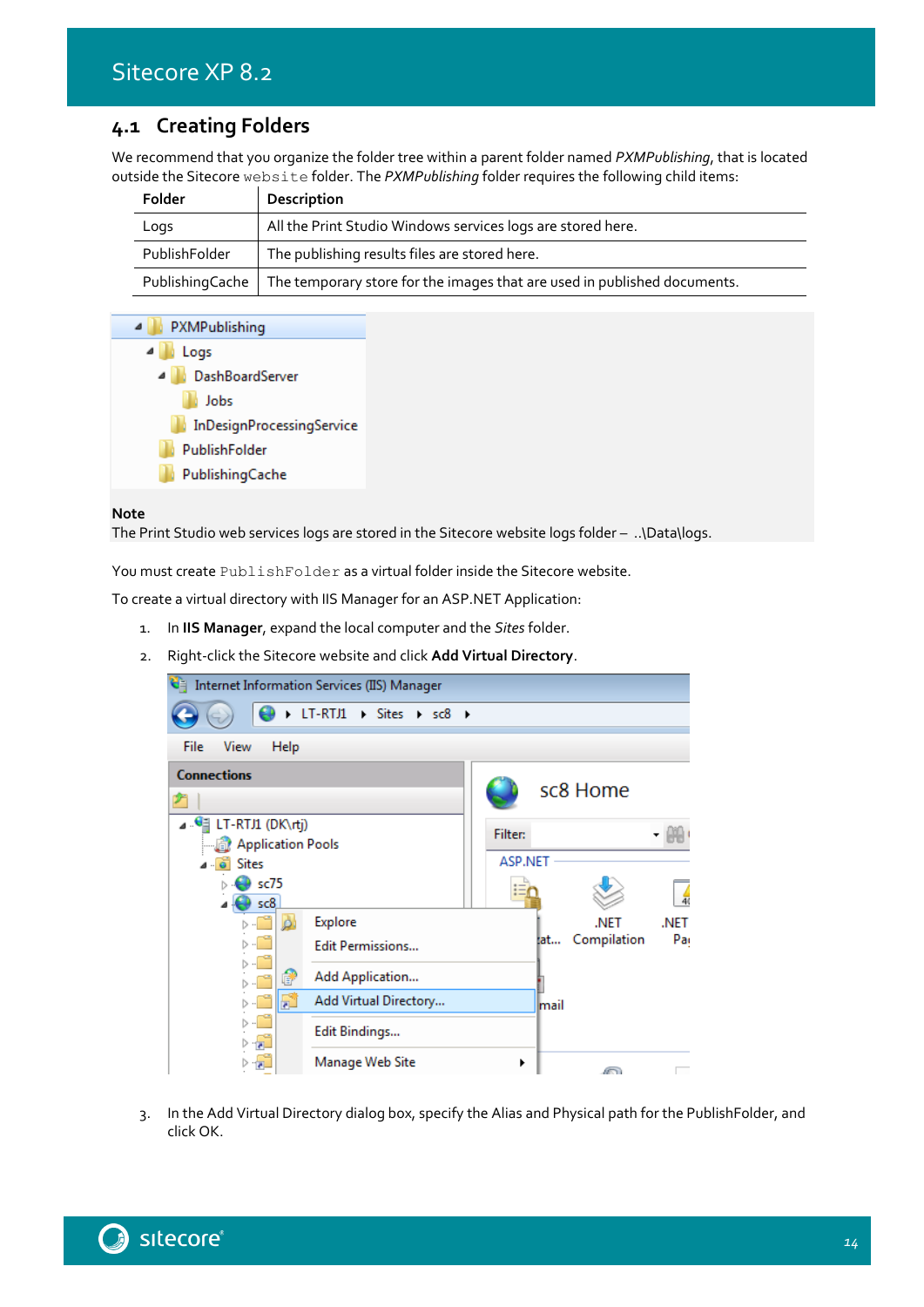### **Note**

The services operating with the files have to be granted permissions to read, write, and create folders. If the services and applications work on different servers, the folders should be shared and accessible along the network.

### **Note**

Make sure the NETWORK SERVICE account has sufficient access permissions on the \PXMPublishing folder and subfolders.

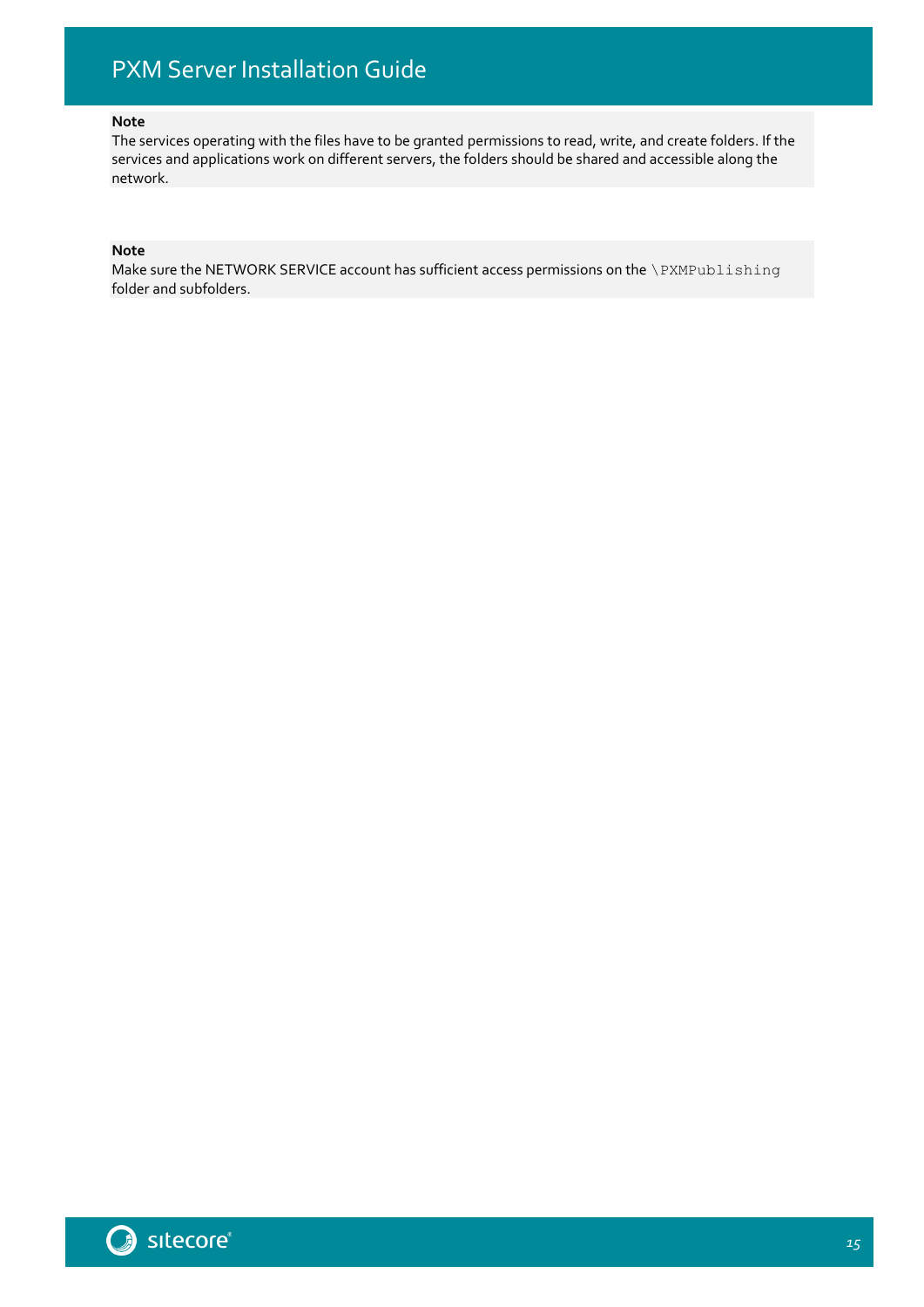### <span id="page-15-0"></span>**4.2 Changing the Print Studio Settings in Sitecore**

The Print Studio application settings are stored in the Sitecore *master* database in the /sitecore/Print Studio/App Settings folder.

Publish Paths are located in /sitecore/Print Studio/App Settings/Url Settings/Publish Paths.

|                                           | <b>HOME</b>                    | <b>NAVIGATE</b>       | <b>REVIEW</b>                                                   | <b>ANALYZE</b>                    | <b>PUBLISH</b>                                | <b>VERSIONS</b><br>COI                             |
|-------------------------------------------|--------------------------------|-----------------------|-----------------------------------------------------------------|-----------------------------------|-----------------------------------------------|----------------------------------------------------|
| Save<br>Write                             | -3,<br>$E$ dit $\star$<br>Edit | ᄩ                     | Template field<br>Insert from template<br>Insert $\mathbf{r}_n$ | (1 of 2)<br>$(2 \text{ of } 2)$ = | Duplicate $\sim$                              | <b>图 Copy to</b><br><b>a</b> Move to<br>Operations |
| Search                                    |                                | Q                     |                                                                 | Content                           | Q                                             |                                                    |
|                                           |                                |                       |                                                                 | Item path:                        |                                               | /sitecore/Print Studio/App Setting                 |
| ◢                                         | sitecore<br><b>A</b> Content   |                       |                                                                 | Template:                         |                                               | /sitecore/templates/Print Studio                   |
|                                           | <b>情</b> Layout                |                       |                                                                 | <b>Created from:</b>              | [unknown]                                     |                                                    |
| Media Library<br>Print Studio             |                                |                       | Item owner:                                                     | sitecore\Admin                    |                                               |                                                    |
|                                           | App Settings                   | Print Studio Projects |                                                                 | <b>Print Studio References</b>    |                                               |                                                    |
|                                           | Url Settings                   |                       |                                                                 |                                   | Absolute Filename Path [unversioned, shared]: |                                                    |
| Image Store Paths<br><b>Publish Paths</b> |                                |                       |                                                                 |                                   | C:\PXMPublishing\PublishFolder\               |                                                    |
|                                           | Export Settings                | Message Settings      |                                                                 |                                   | Relative Filename Path [unversioned, shared]: |                                                    |
|                                           | Libraries<br>Modules<br>G      |                       |                                                                 |                                   | http://localhost/PublishFolder/               |                                                    |
| <b>Content Editor</b>                     |                                | <b>Media Library</b>  | Workbox                                                         |                                   |                                               |                                                    |

The value in the **Absolute Filename Path** field must match the location of the *PublishFolder* in the parent *PXMPublishing* folder.

The value in the **Relative Filename Path** field must match the virtual folder created in the website structure in IIS Manager.

When published, the files contain download links (sent in e-mail message) that authorized users can download.

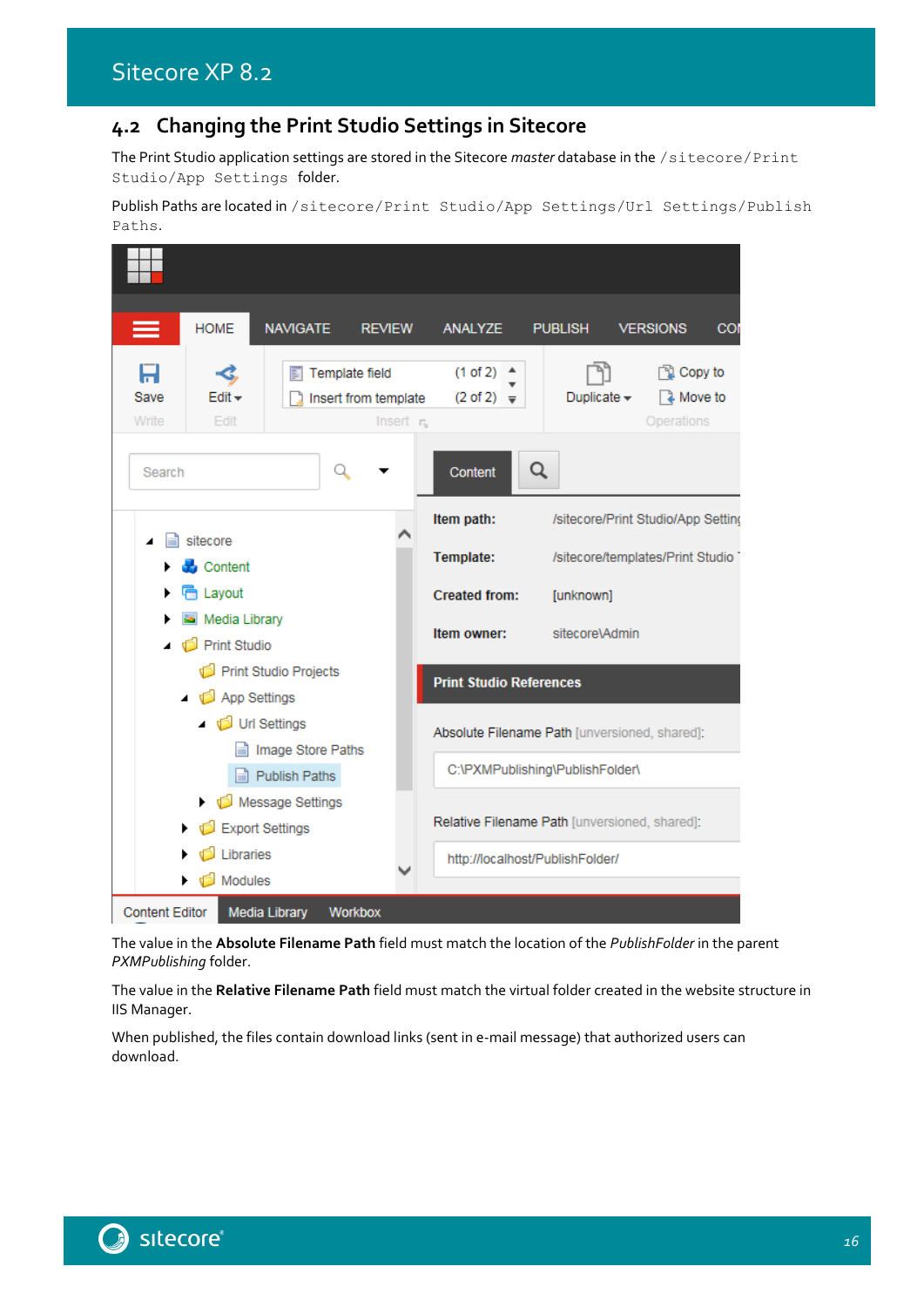### <span id="page-16-0"></span>**4.3 Configuring Print Studio Web Services**

The following sections describe how to configure web services.

To configure the web services:

- 1. Open the Sitecore web.config file that is stored in the Sitecore website folder.
- 2. Navigate to the  $\frac{2}{\pi}$  runtime > section.

#### **Note**

Be careful with including the system.serviceModel. There might be an instance in config already. If so, either merge the two instances or delete one.

3. Paste the following configuration section:

```
<system.serviceModel>
          <serviceHostingEnvironment aspNetCompatibilityEnabled="true" />
           <bindings>
            <basicHttpBinding>
               <binding name="BasicHttpBinding_IDashBoardWebService" 
                  hostNameComparisonMode="StrongWildcard"
                  receiveTimeout="00:30:00" sendTimeout="00:30:00" openTimeout="00:30:00" 
closeTimeout="00:30:00"
                  maxReceivedMessageSize="2147483647" maxBufferSize="2147483647" 
maxBufferPoolSize="2147483647"
                  transferMode="Buffered" messageEncoding="Text" textEncoding="utf-8" 
bypassProxyOnLocal="false" useDefaultWebProxy="true">
                <readerQuotas maxNameTableCharCount="2147483647" maxArrayLength="2147483647" 
maxDepth="2147483647" maxStringContentLength="2147483647" />
                <security mode="None" />
              </binding>
            </basicHttpBinding>
          </bindings>
          <client>
            <endpoint address="http://localhost:8070/DashBoardWebService"
                binding="basicHttpBinding" 
bindingConfiguration="BasicHttpBinding_IDashBoardWebService"
                  contract="Sitecore.PrintStudio.DashBoardClient.IDashBoardWebService" 
name="BasicHttpBinding_IDashBoardWebService" />
          </client>
       </system.serviceModel>
```
4. Edith following key to ensure that it points to the actual *DashBoardWebService* address:

<endpoint address=http://localhost:8070/DashBoardWebService



<sup>5.</sup> Save the web.config file.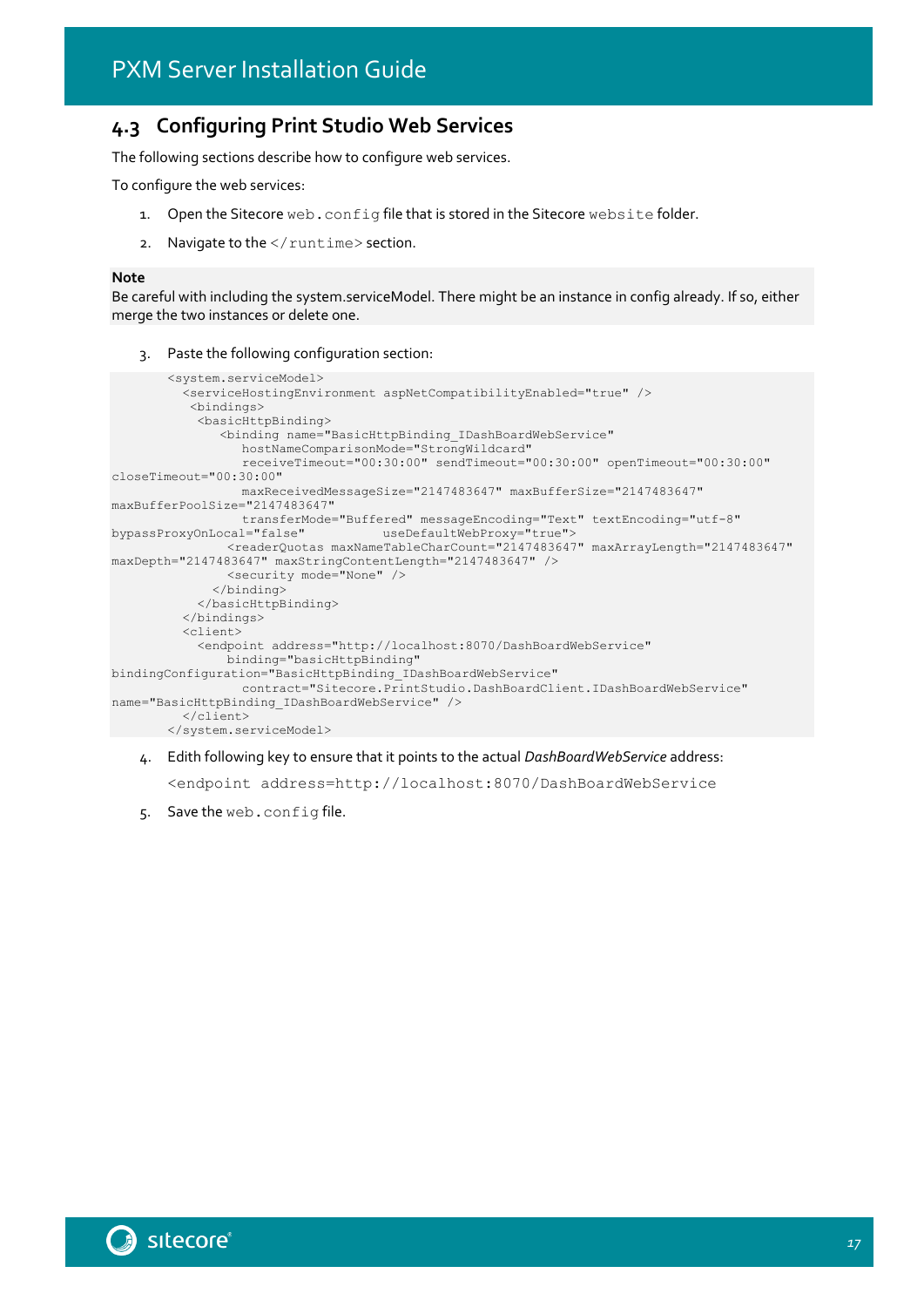### <span id="page-17-0"></span>**4.4 Print Studio Configurations Settings**

This section describes how to configure the PrintStudio.config file for InDesign Server. This config file is stored in the \Website\App\_Config\Include folder.

The configuration settings are separated into sections for each service. The configuration settings are declared by the Sitecore. PrintStudio. Configuration.dll, which must be located inside the bin folder of the Sitecore root.

### **Common Section**

```
\langle!-- Common -->
       <common type="Sitecore.PrintStudio.Configuration.SettingsSection, 
Sitecore.PrintStudio.Configuration">
             <settings hint="raw:AddToSettingsList">
       <setting name="PrintStudio.Database" value="master"/>
       <setting name="PrintStudio.Domain" value="sitecore"/>
       <setting name="PrintStudio.AppSettings" value="/sitecore/Print Studio"/>
            </settings>
       </common>
```
The configuration settings in the Common section:

| Key                     | Description                                                                           |
|-------------------------|---------------------------------------------------------------------------------------|
| PrintStudio.Database    | The Sitecore database to use.                                                         |
| PrintStudio.Domain      | The Sitecore domain where the user accounts should be read from.                      |
| PrintStudio.AppSettings | The Sitecore path to the Print Studio application settings in the master<br>database. |

### **Printstudioengine Section**

```
<printstudioengine type="Sitecore.PrintStudio.Configuration.SettingsSection, 
Sitecore.PrintStudio.Configuration">
              <settings hint="raw:AddToSettingsList">
                 <setting name="PrintStudio.ProjectsFolder" 
value="C:\inetpub\sitecore folder\Website\projects\" />
                <setting name="PrintStudio.InDesignServerName" 
value="InDesignServer.Application.CC.2015" />
                <setting name="PrintStudio.StoreMastersInDB" value="true" />
                <setting name="PrintStudio.PublishingCachePath" 
value="C:\PXMPublishing\PublishingCache\" />
                <setting name="PrintStudio.PrintDashboardQueueName" value="InDesignServer"/>
                <setting name="PrintStudio.DBServer.IPAddress" value="localhost" />
                 <setting name="PrintStudio.DBServer.Port" value="8081" />
              </settings>
            </printstudioengine>
```
#### **Note**

Make sure that the value in the PrintStudio. PublishingCachePath setting points to a shared folder on the computer where the InDesign Server is installed.

In the configuration example the CC InDesign Server is used. The InDesignServerName value for the InDesign Server is InDesignServer.Application.CC.2015. When you use the CC 2017 version, change the PrintStudio.InDesignServerName setting to: InDesignServer.Application.CC.2017.

The configuration settings in the printstudioengine section:

| Key                            | Description                                     |
|--------------------------------|-------------------------------------------------|
| PrintStudio.ProjectsFolder     | The path to the Projects folder.                |
| PrintStudio.InDesignServerName | The name of the InDesign Server.                |
| PrintStudio.StoreMastersInDB   | If true the masters are stored in the database. |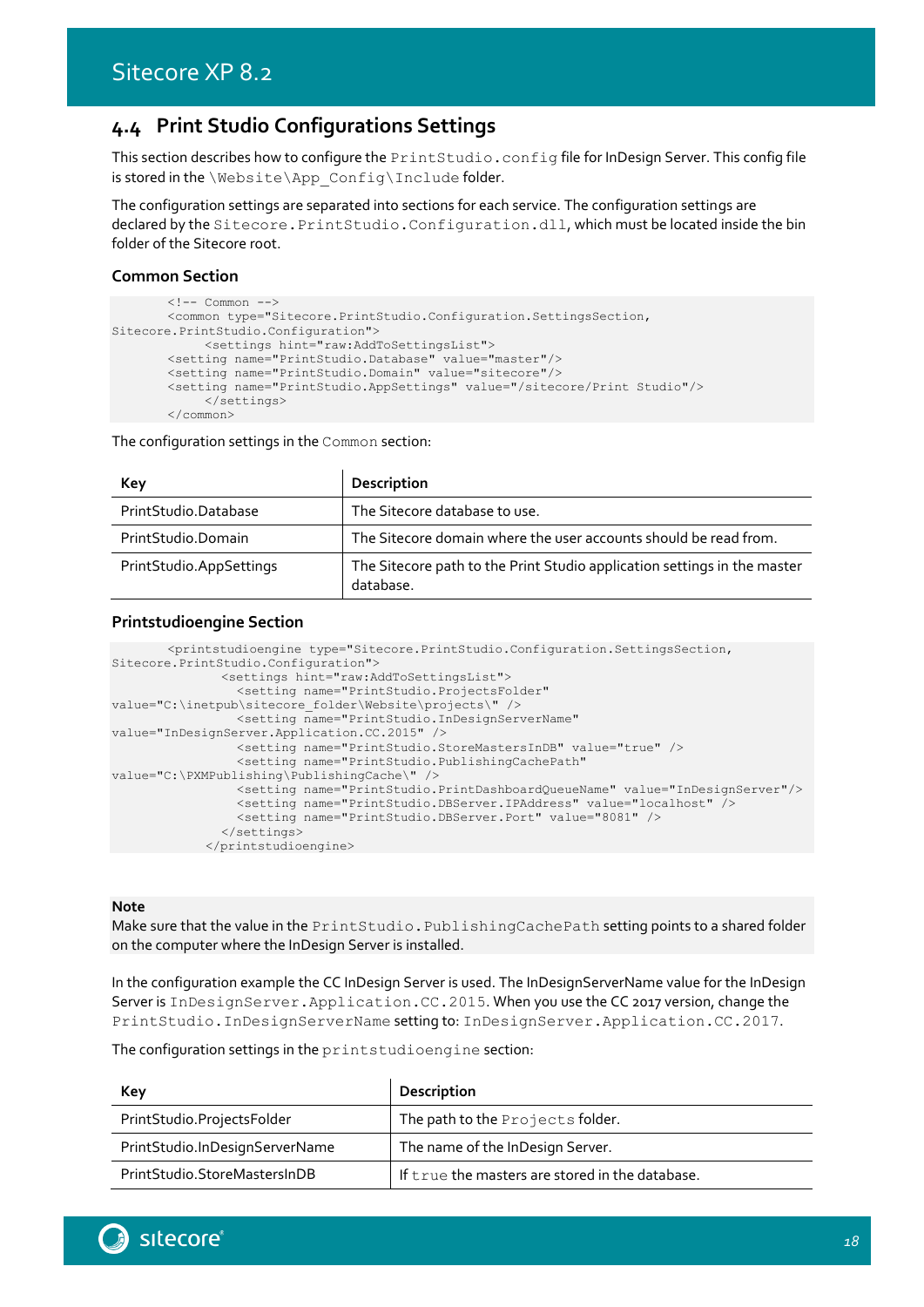| <b>Key</b>                          | Description                                                  |
|-------------------------------------|--------------------------------------------------------------|
| PrintStudio.PublishingCachePath     | The path to the Publishing Cache folder.                     |
| PrintStudio.PrintDashboardQueueName | The SOAP message service type that is sent to the dashboard. |
| PrintStudio.DBServer.IPAddress      | The InDesign service address.                                |
| PrintStudio.DBServer.Port           | The InDesign service port.                                   |

### **Note**

Make sure that the PrintStudio.DBServer.IPAddress points to the address of the computer that is running InDesign Server.

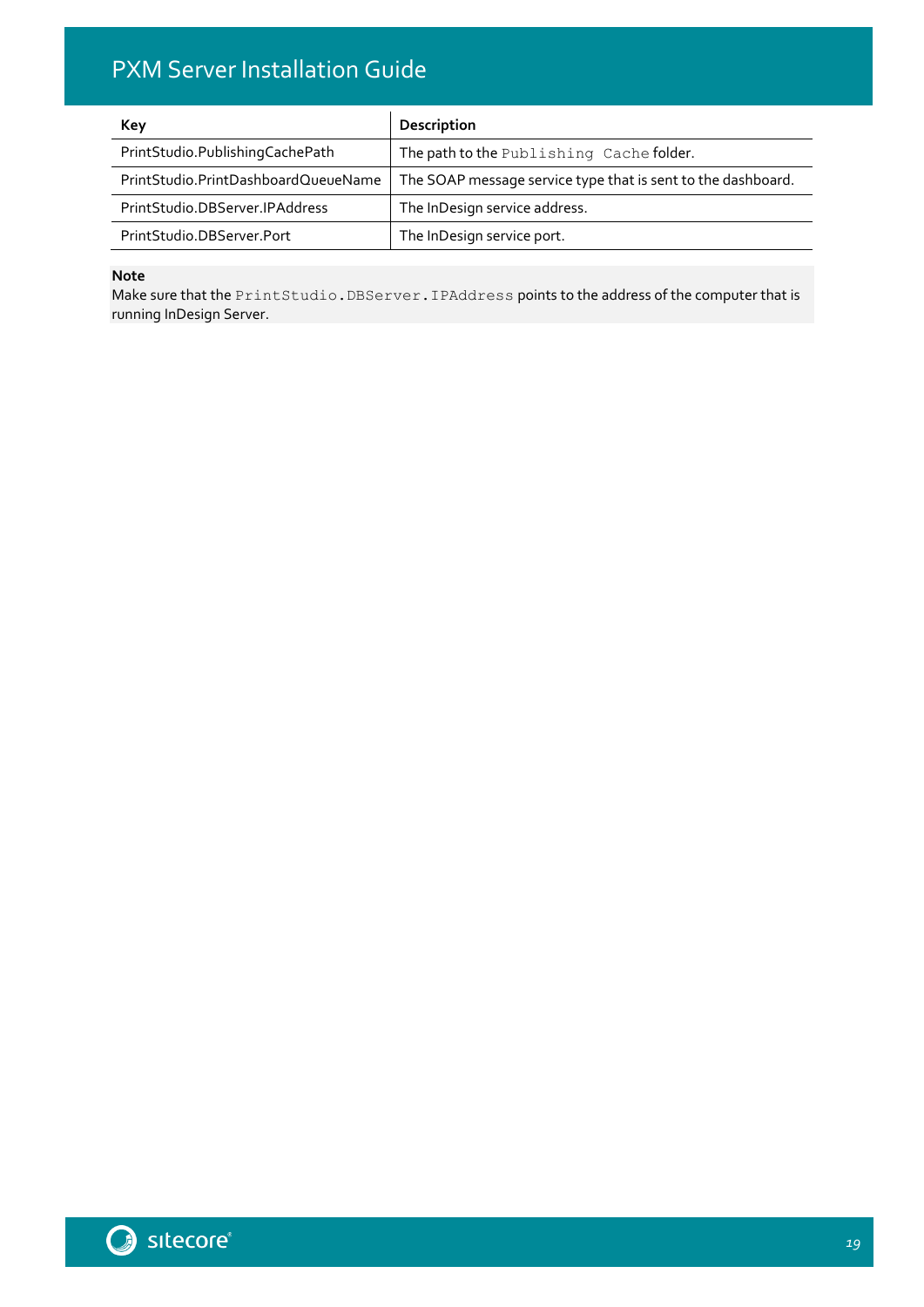### <span id="page-19-0"></span>**4.5 The Pipelines Section**

By default, the configuration settings for the pipelines section are available in the PrintStudio.config file. You only need to make changes in customized setups.

<pipelines> <printToDashboard> <processor type="Sitecore.PrintStudio.PublishingEngine.Pipelines.SetProcessingJob, Sitecore.PrintStudio.PublishingEngine" /> <processor type="Sitecore.PrintStudio.PublishingEngine.Pipelines.RenderProjectXml, Sitecore.PrintStudio.PublishingEngine" /> <processor type="Sitecore.PrintStudio.PublishingEngine.Pipelines.Dashboard.SendToDashboard, Sitecore.PrintStudio.PublishingEngine" /> </printToDashboard> <printToInDesign> <processor type="Sitecore.PrintStudio.PublishingEngine.Pipelines.RenderProjectXml, Sitecore.PrintStudio.PublishingEngine" /> <processor type="Sitecore.PrintStudio.PublishingEngine.Pipelines.InDesign.SendToInDesign, Sitecore.PrintStudio.PublishingEngine" /> </printToInDesign> <renderXml> <processor type="Sitecore.PrintStudio.PublishingEngine.Pipelines.RenderProjectXml, Sitecore.PrintStudio.PublishingEngine" /> </renderXml> <printPreview> <processor type="Sitecore.PrintStudio.PublishingEngine.Pipelines.RenderProjectXml, Sitecore.PrintStudio.PublishingEngine" /> <processor type="Sitecore.PrintStudio.PublishingEngine.Pipelines.InDesign.GeneratePreview, Sitecore.PrintStudio.PublishingEngine" /> </printPreview> <convertHtmlToXml> <processor type="Sitecore.PrintStudio.PublishingEngine.Pipelines.ConvertHtmlToXml.PrepareHtml, Sitecore.PrintStudio.PublishingEngine" /> <processor type="Sitecore.PrintStudio.PublishingEngine.Pipelines.ConvertHtmlToXml.ConvertToXml, Sitecore.PrintStudio.PublishingEngine" /> <processor type="Sitecore.PrintStudio.PublishingEngine.Pipelines.ConvertHtmlToXml.FinalizeXml, Sitecore.PrintStudio.PublishingEngine" /> </convertHtmlToXml> <convertXmlToHtml> <processor type="Sitecore.PrintStudio.PublishingEngine.Pipelines.ConvertXmlToHtml.ConvertToHtml, Sitecore.PrintStudio.PublishingEngine" /> </convertXmlToHtml> </pipelines>

The configuration settings in the pipelines section

| Key              | Description                                                                                                                                                                                               |
|------------------|-----------------------------------------------------------------------------------------------------------------------------------------------------------------------------------------------------------|
| printToDashboard | Used for publishing with the Dashboard server. This is usually invoked with a<br>publishing processing job from the Silverlight application. The result is sent in<br>an e-mail message.                  |
| printToInDesign  | Used for publishing directly to the InDesign Server. Can be invoked from a<br>layout on the website. The result is placed in the appropriate path and the user<br>should fetch it with the resulting URL. |
| renderXml        | Invokes XML rendering and only generates the XML. This is invoked from the<br>InDesign Connector plug-in webservice.                                                                                      |
| printPreview     | Creates a preview.                                                                                                                                                                                        |
| convertXmltoHtml | Converts XML to HTML.                                                                                                                                                                                     |
| convertHtmlToXml | Converts HTML to XML.                                                                                                                                                                                     |

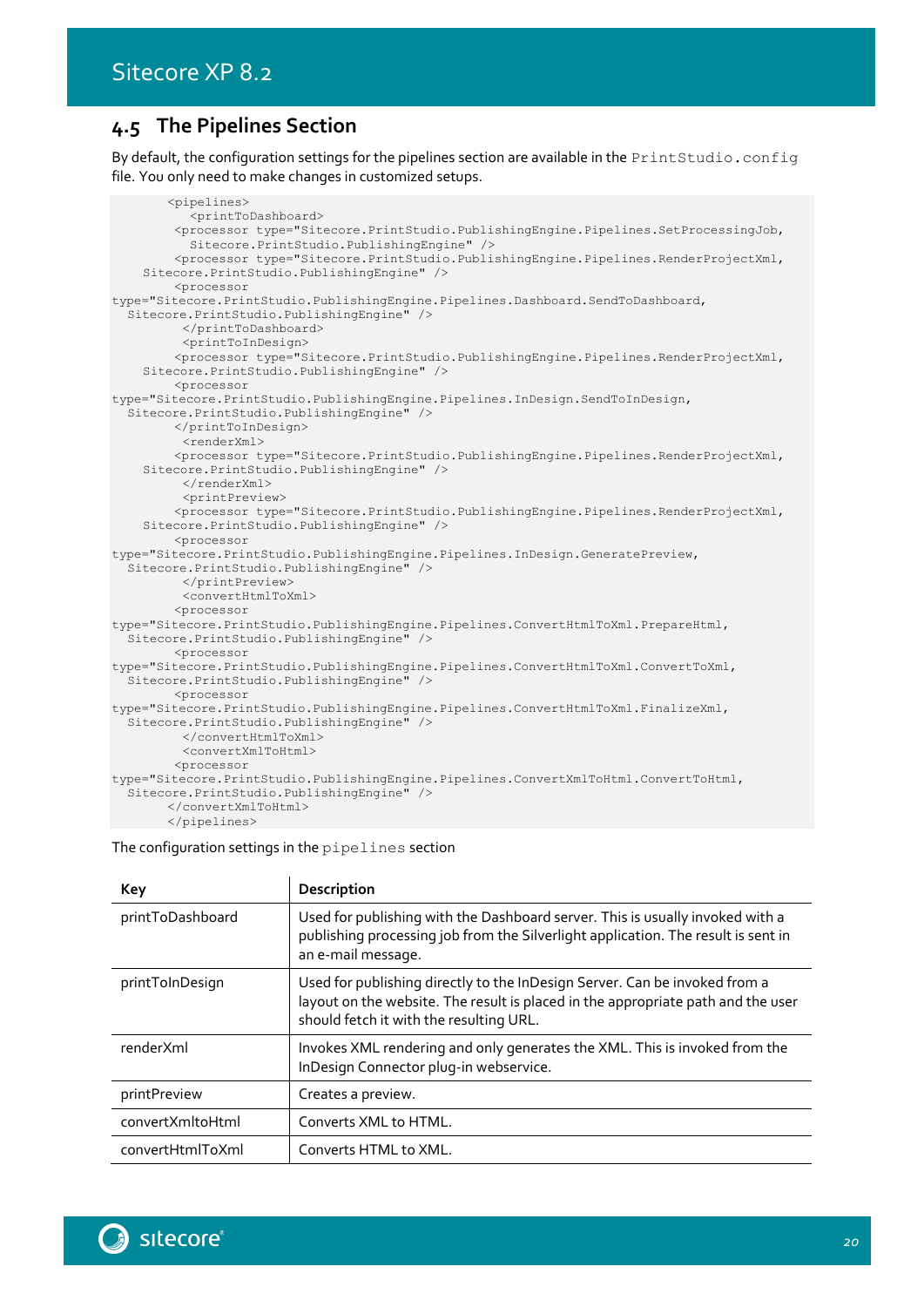### <span id="page-20-0"></span>**4.6 Installing the InDesign Server Engine and Windows Services**

To install the InDesign Server Windows Service, use the installation program provided by Adobe.

| $\circ$<br><b>Services</b>                                   |                                                                                                |                                                                                           |                               |
|--------------------------------------------------------------|------------------------------------------------------------------------------------------------|-------------------------------------------------------------------------------------------|-------------------------------|
| <b>InDesignServerService</b>                                 | Name                                                                                           | <b>Description</b>                                                                        | <b>Status</b>                 |
| Stop the service<br>Pause the service<br>Restart the service | HomeGroup Listener<br>HomeGroup Provider<br>HP Network Devices Support                         | Makes local computer chan<br>Performs networking tasks<br>Discovers and monitors the      | Started                       |
| Description:                                                 | Human Interface Device Access<br><b>WE IIS Admin Service</b><br>IKE and AuthIP IPsec Keying Mo | Enables generic input acces<br>Enables this server to admi<br>The IKEEXT service hosts th | Started<br>Started<br>Started |
| InDesignServerService                                        | <b>C.</b> InDesignServerService                                                                | <b>InDesignServerService</b>                                                              | Started                       |

### <span id="page-20-1"></span>**4.6.1 Snap-in**

The InDesign Server Windows Service uses the InDesign Server Service Management Console snap-in to select the correct port for sending Soap messages.

To setup the snap-in:

1. Select the Management Console. For example:

```
C:\Program Files\Adobe\Adobe InDesign CC Server 
x64\InDesignServerService.msc
```
- 2. Double-click the Management Console file.
- 3. Right-click the InDesignServerService folder, click **New**, and then click **New InDesignServer Instance**.

#### **Note**

If the necessary snap-in is not available for the 64-bit service, it must be installed with the DOS-shell command line. For more information, see the section *[Snap-in Unavailable for 64-bit Service](#page-29-2)*.

- 1. Right-click **InDesignServer Service** and select **Properties**.
- 2. Insert the port number. The default value is 8081 for InDesign Server and then click **OK**.

| $\overline{10}$                                                                   | InDesignServerService - [Console Root\InDesignServerService]                                                                                | $\mathbf x$<br>$\Box$<br>$\overline{\phantom{0}}$ |
|-----------------------------------------------------------------------------------|---------------------------------------------------------------------------------------------------------------------------------------------|---------------------------------------------------|
| Action<br>View<br>Window<br>File<br>ID                                            | Help                                                                                                                                        | $F \times$<br>$\overline{\phantom{0}}$            |
| FXEB<br>$\overline{?}$<br>⇚<br><b>Console Root</b><br>89<br>InDesignServerService | 7<br>x<br>InDesignServerService settings<br>If InDesignServerService settings<br>Port number<br>3081<br>Command line arguments<br><b>OK</b> | Command line arguments                            |
|                                                                                   | Cancel<br>Apply                                                                                                                             |                                                   |
|                                                                                   |                                                                                                                                             |                                                   |
|                                                                                   |                                                                                                                                             |                                                   |

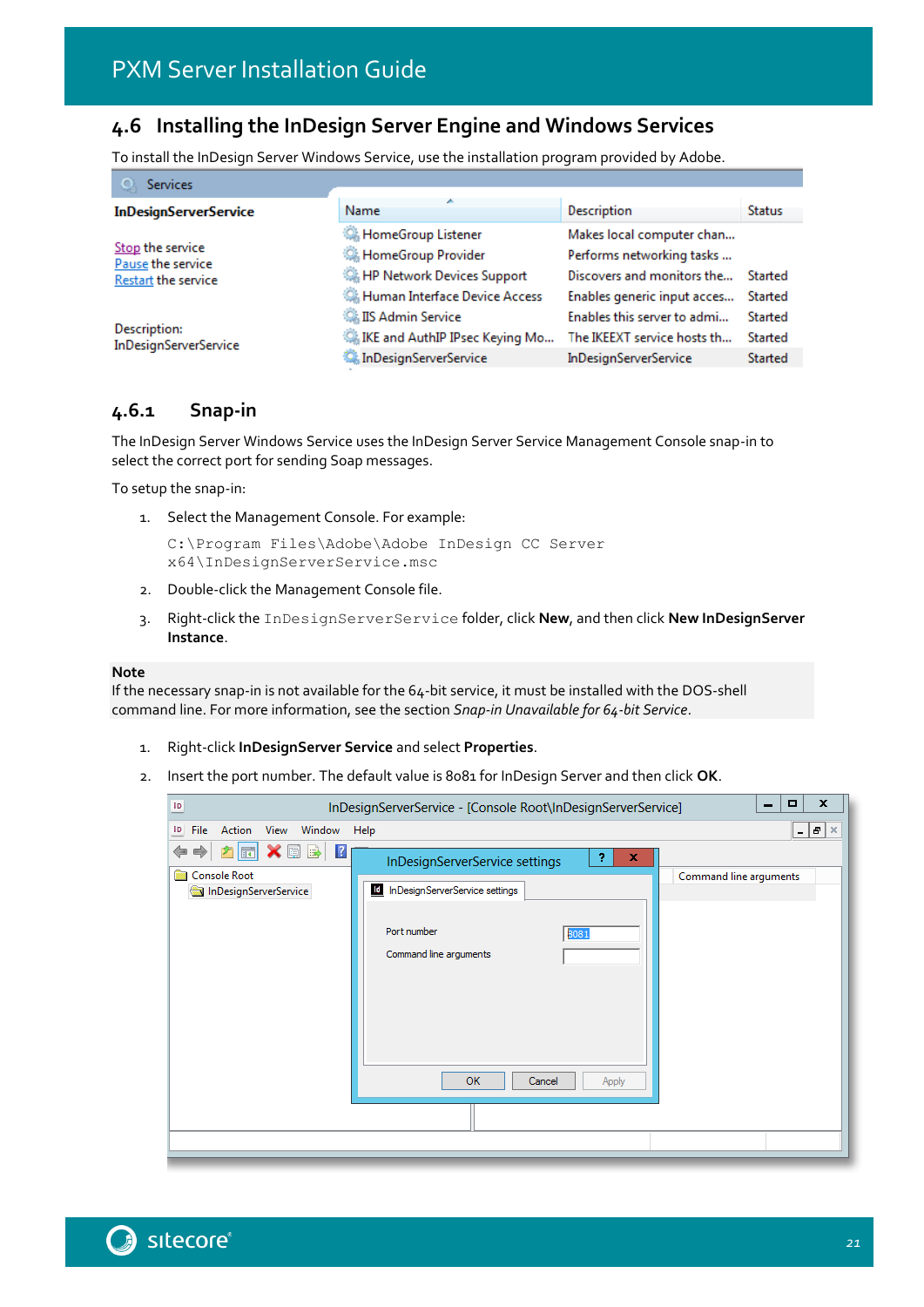- 3. Restart the InDesign Server Service and wait a few seconds.
- 4. In the browser with the address and port number for example[, http://localhost:8081/service?wsdl](http://localhost:8081/service?wsdl) ensure that the InDesign Server is running correctly.

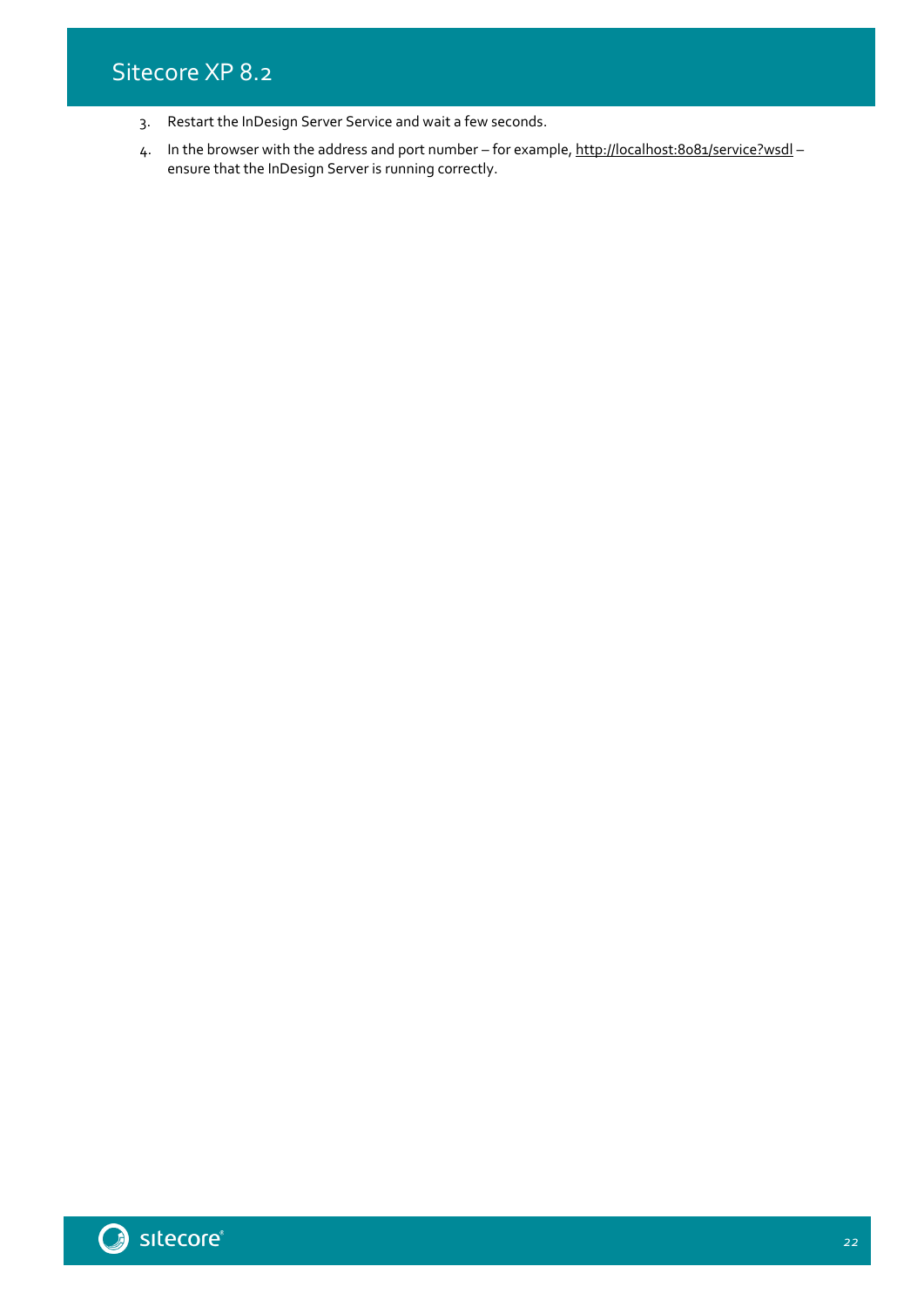If the following message appears; the service is running and can be used for publishing.

| http://localhost:8081/service?wsdl                                                                                                                                                                                                                                                                                                                                                                                                                                                                                                                                                                                                                                                                                                                                            | localhost | × |
|-------------------------------------------------------------------------------------------------------------------------------------------------------------------------------------------------------------------------------------------------------------------------------------------------------------------------------------------------------------------------------------------------------------------------------------------------------------------------------------------------------------------------------------------------------------------------------------------------------------------------------------------------------------------------------------------------------------------------------------------------------------------------------|-----------|---|
| xml version="1.0" encoding="UTF-8"?<br>- <definitions <br="" xmlns="http://schemas.xmlsoap.org/wsdl/">xmlns: WSDL="http://schemas.xmlsoap.org/wsdl/"<br/>xmlns:DIME="http://schemas.xmlsoap.org/ws/2002/04/dime/wsdl/"<br/>xmlns:MIME="http://schemas.xmlsoap.org/wsdl/mime/"<br/>xmlns:SOAP="http://schemas.xmlsoap.org/wsdl/soap/"<br/>xmlns:IDSP="http://ns.adobe.com/InDesign/soap/"xmlns:xsd="http://www.w3.org/2001/XMLScl<br/>xmlns:xsi="http://www.w3.org/2001/XMLSchema-instance" xmlns:SOAP-<br/>ENC="http://schemas.xmlsoap.org/soap/encoding/" xmlns:SOAP-<br/>ENV="http://schemas.xmlsoap.org/soap/envelope/" xmlns:tns="http://localhost:80/Service.wsdl'<br/>targetNamespace="http://localhost:80/Service.wsdl" name="Service"&gt;<br/>- ztvnack</definitions> |           |   |

Depending on your network settings, you may need to login with a different account.

To change the log in account:

- 1. Open the Computer Management Console.
- 2. Select the InDesignServerService.



3. Select the *Local System* account or edit the account that is used to run the service.

### <span id="page-22-0"></span>**4.6.2 InDesign Server Engine**

The InDesign Server Engine CC 2015 – or CC 2017– is used for publishing documents with InDesign Server. It is not a Windows service, but an InDesign Server plug-in.

You can download IDSEngineSetup\_x64 CC 8.2 rev. xxxxxx.msi from https://dev.sitecore.net.

The installation folder for the plug-in is located at:

```
C:\Program Files\Adobe\Adobe InDesign CC Server x\Plug-Ins\Sitecore
```
To install InDesign Server Engine CC:

- 1. Start the IDSEngineSetup x64 CC 8.2 rev. xxxxxx.msi.
- 2. In the opening window, click **Next**.
- 3. If you have a previous version installed, you will receive a pop-up message. To continue the installation, click **Yes**.
- 4. Read the License Agreement, select **I accept the terms in the License Agreement** and then click **Next**.

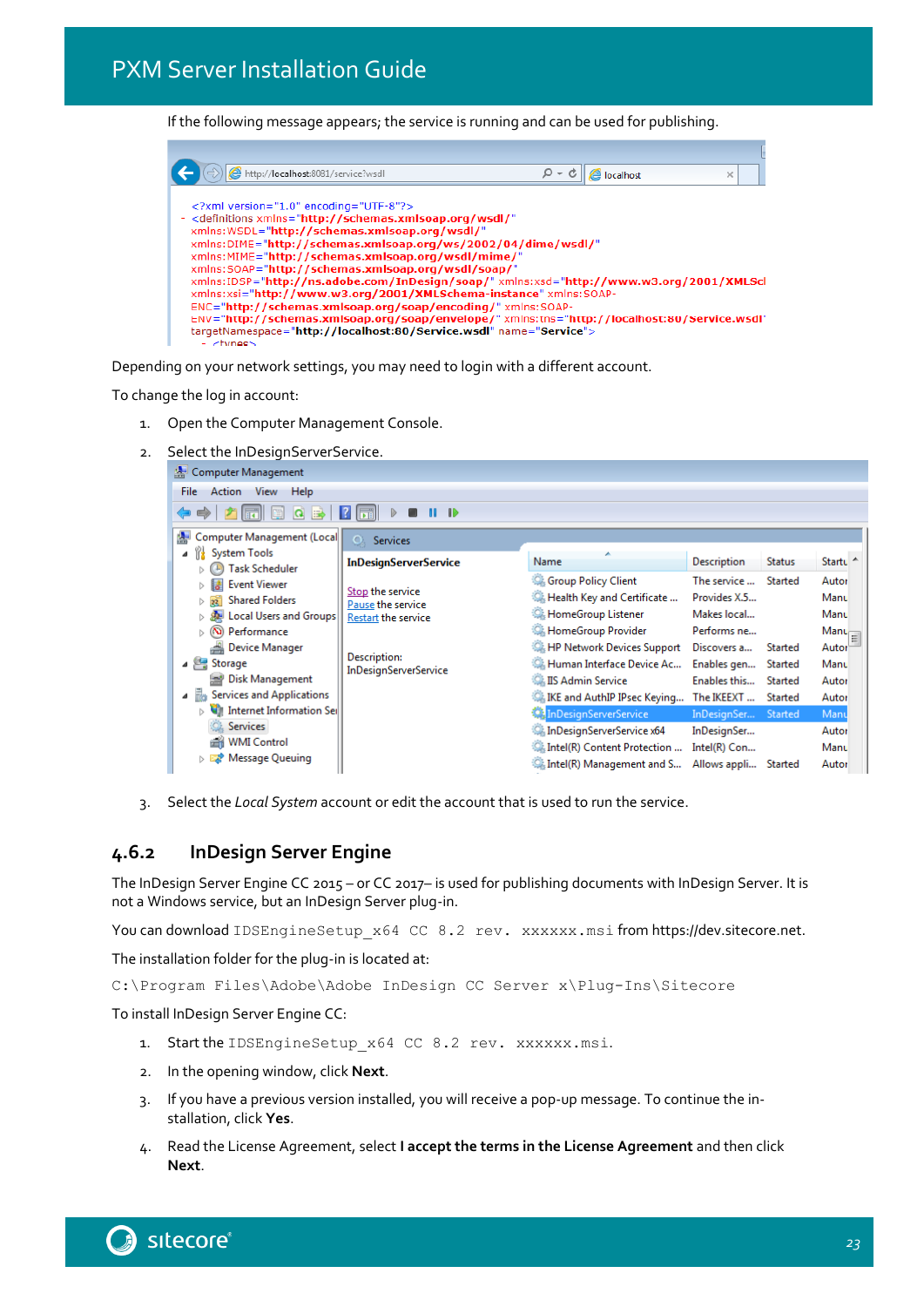- 5. Select the destination folder and click **Next**.
- 6. Click **Install** to start the installation.
- 7. If you are upgrading, your system may request a restart. Click **OK**.
- 8. When the installation is completed, click **Finish**.
- 9. Start or restart the InDesignServerService.

### <span id="page-23-0"></span>**4.6.3 Installing the Dashboard Service**

The Dashboard Service handles jobs in the MS Queues. You can download the PrintStudioDashboardServerSetup installation program from https://dev.sitecore.net.

To install the dashboard service:

- 1. Start the PrintStudioDashboardServerSetup x.msi installation program.
- **2.** If you have a previous version installed, you will receive a pop-up message. To continue the installation, click **Yes.**
- 3. Read the license agreement, select **I accept the terms in the License Agreement** and then click **Next**.
- 4. Select the destination folder and click **Next**.
- 5. Click **Install** to start the installation.
- 6. When installation is completed, click **Finish**.

#### **Configuring the Dashboard Service**

The DashBoardServer.exe.config file contains the configuration settings. This configuration file is stored in the installation folder of the service – C:\Program files\Sitecore\Print Studio Dashboard Server.

#### To configure the dashboard service:

Open DashBoardServer.exe.config file and add the appropriate value to the LogFolder setting.

```
<configSections>
            <section name="Sitecore.PrintStudio.LoggerSettings" 
type="Sitecore.PrintStudio.Logger.Settings.LoggerSettings, Sitecore.PrintStudio.Logger" />
          </configSections>
          <Sitecore.PrintStudio.LoggerSettings>
            <LogFile>
               <add key="LogFolder" value="C:\PXMPublishing\Logs\DashBoardServer\" />
              <add key="LogFileName" value="DashBoardServerLog" />
              <add key="LogMaxSizeInBytes" value="500000" />
              <add key="CountersResetOnStartup" value="true" />
              <add key="CountersEnabled" value="false" /> 
          </LogFile>
          </Sitecore.PrintStudio.LoggerSettings>
           <appSettings>
            <add key="PrintStudio.DBServer.QueuesPath" value=".\Private$\PrintStudio_" />
            <add key="PrintStudio.DBServer.SMTPClient" value="localhost" />
            <add key="PrintStudio.DBServer.FromEmailAddress" val-
ue="publishing@printstudio.com" />
            <add key="PrintStudio.DBServer.LogFolder" val-
ue="C:\PXMPublishing\Logs\DashBoardServer\Jobs\" />
          </appSettings>
```
2. Edit the AppSettings section.

The configuration settings for Print Studio Dashboard Server:

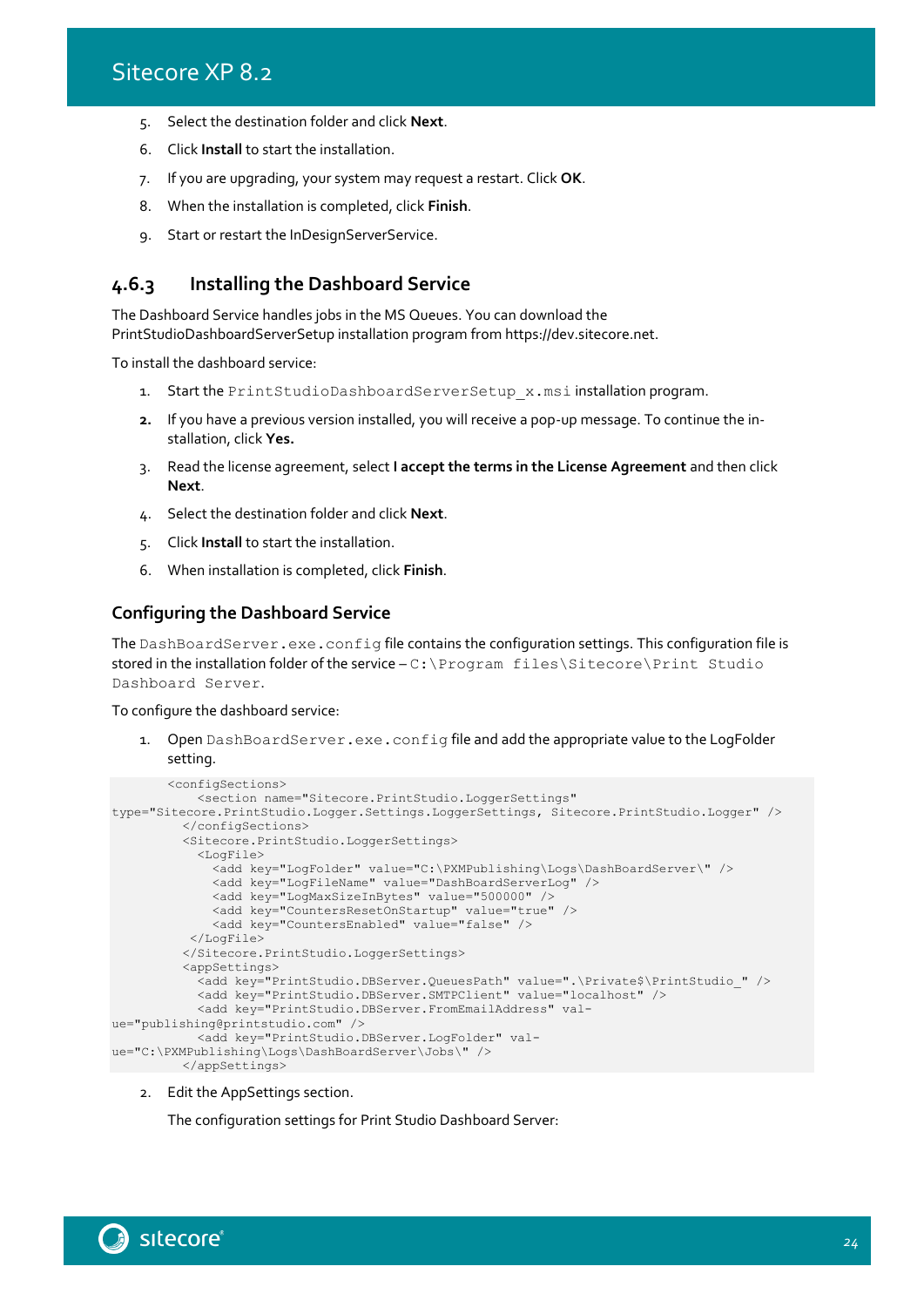| Key                                   | Description                                                            |
|---------------------------------------|------------------------------------------------------------------------|
| PrintStudio.DBServer.QueuesPath       | The path to the MS Queue that is used for jobs.                        |
| PrintStudio.DBServer.SMTPClient       | The SMTP server address that is used to handle email<br>notifications. |
| PrintStudio.DBServer.FromEmailAddress | The sender email address that is used in notifications.                |
| PrintStudio.DBServer.LogFolder        | The location of the log files for each particular<br>processing job.   |

#### 3. In the Service Model section, enter the appropriate value for the DashBoardWebService reference.

```
<system.serviceModel>
             <serviceHostingEnvironment aspNetCompatibilityEnabled="true" />
             <services>
               <service behaviorConfiguration="DashBoardWebServiceBehavior" 
name="Sitecore.PrintStudio.DashBoardServer.DashBoardWebService">
         <endpoint address="" binding="basicHttpBinding" bindingConfigura-
tion="BasicHttpBinding_IDashBoardWebService" con-
tract="Sitecore.PrintStudio.DashBoardClient.IDashBoardWebService"/>
                <endpoint address="mex" binding="mexHttpBinding" con-tract="IMetadataExchange" 
/>
               <host>
                   <baseAddresses>
                    <add baseAddress="http://localhost:8070/DashBoardWebService"/>
                   </baseAddresses>
               \langle/host>
               </service>
             </services>
             <behaviors>
               <serviceBehaviors>
                 <behavior name="DashBoardWebServiceBehavior">
                   <serviceMetadata policyVersion="Policy15" httpGetEnabled="true" />
                   <serviceDebug includeExceptionDetailInFaults="false" />
                </behavior>
               </serviceBehaviors>
             </behaviors>
             <bindings>
              <basicHttpBinding>
                <binding name="BasicHttpBinding_IDashBoardWebService" hostNameCompari-
sonMode="StrongWildcard"
                 receiveTimeout="00:30:00" sendTimeout="00:30:00" openTimeout="00:30:00" 
closeTimeout="00:30:00"
                maxReceivedMessageSize="2147483647" maxBufferSize="2147483647" max-
BufferPoolSize="2147483647"
                transferMode="Buffered" messageEncoding="Text" textEncoding="utf-8" 
bypassProxyOnLocal="false" useDefaultWebProxy="true">
                  <readerQuotas maxNameTableCharCount="2147483647" maxArray-
Length="2147483647" maxDepth="2147483647" maxStringContentLength="2147483647" />
                   <security mode="None" />
                 </binding>
               </basicHttpBinding>
             </bindings>
          </system.serviceModel>
```
4. Save the changes to the configuration file.

#### **Note**

The service must be started or restarted if it is already running.

5. Open the Services management console and start the *Sitecore Print Studio Dashboard Server* service.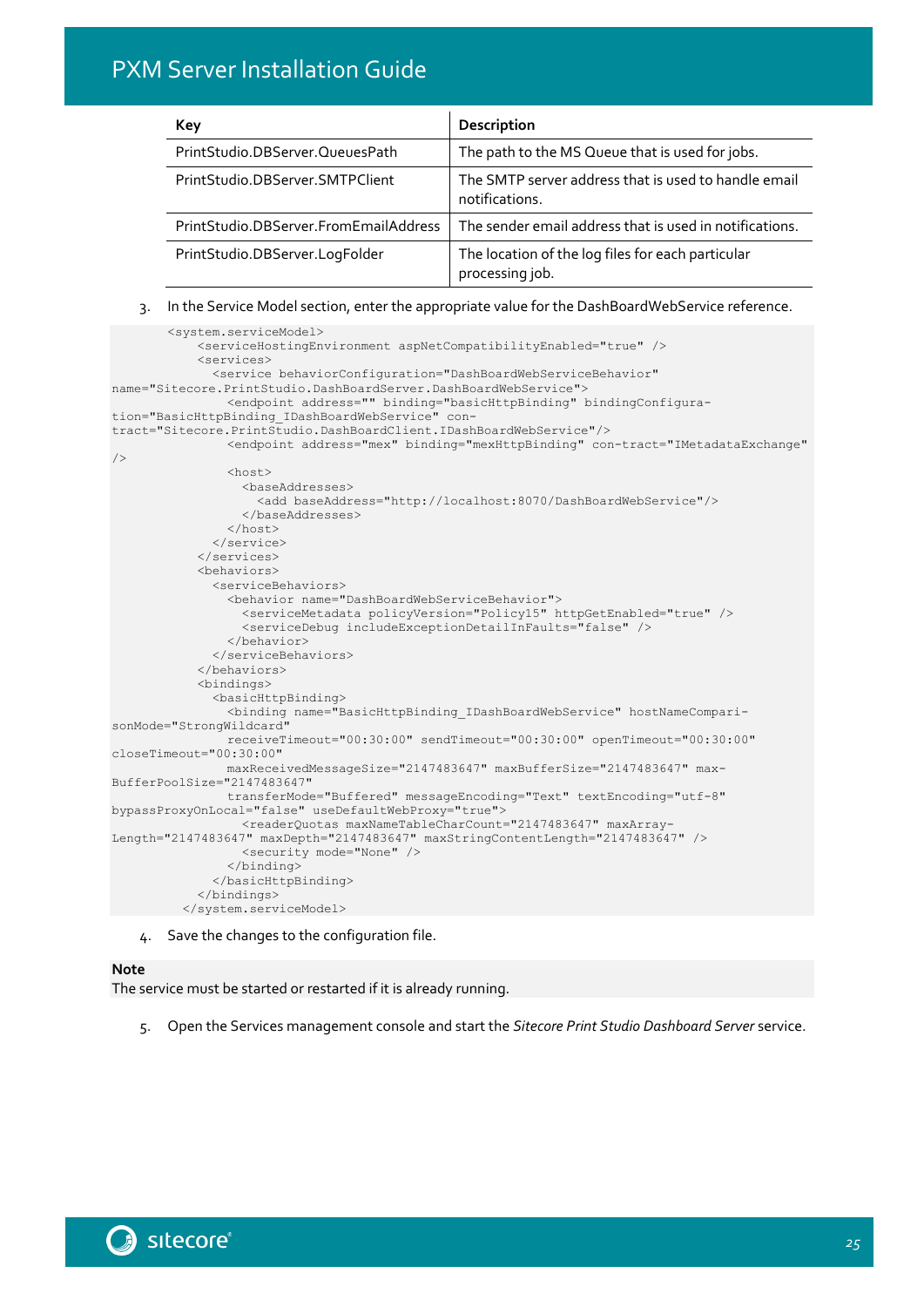

### <span id="page-25-0"></span>**4.6.4 Installing the InDesign Processing Service**

The InDesign Processing Service handles publishing from the Print Studio Editor to the InDesign Server.

Download the PrintStudioInDesignServiceSetup\_x.msi installation program from https://dev.sitecore.net.

The InDesignProcessingService.exe.config contains the configuration settings. This configuration file is stored in the installation folder of the service  $-C:\P$  rogram files\Sitecore\InDesign Processing Service.

To install the InDesign Processing Service:

- 1. Start the PrintStudioInDesignServiceSetup x.msi installation program.
- 2. Click **Next**.
- 3. If you have a previous version installed, you will receive a pop-up message. To continue the installation, click **Yes**.
- 4. Read the license agreement, select **I accept the terms in the License Agreement** and then click **Next**.
- 5. Select the destination folder and click **Next**.
- 6. Click **Install** to start the installation.
- 7. When installation is completed, click **Finish**.

### **Configuring the InDesign Processing Service**

The InDesignProcessingService.exe.config contains the configuration settings. This configuration file is stored in the destination folder that you selected in the installation wizard.

| Computer ▶ Local Disk (C:) ▶ Program Files (x86) ▶ Sitecore ▶ InDesign Processing Service |                                                                                  |                                    |                                          |      |  |  |  |
|-------------------------------------------------------------------------------------------|----------------------------------------------------------------------------------|------------------------------------|------------------------------------------|------|--|--|--|
| Organize $\blacktriangledown$<br>Include in library $\blacktriangledown$                  | New folder<br>Share with $\blacktriangledown$<br>Burn                            |                                    |                                          |      |  |  |  |
| Sitecore<br>◢                                                                             | ≖<br>Name                                                                        | Date modified                      | <b>Type</b>                              | Sizi |  |  |  |
| <b>Image Processing Service</b><br>$\triangleright$<br><b>InDesign Processing Service</b> | <b>O</b> InDesignProcessingService.exe                                           | 14-5-2013 16:13                    | Application                              |      |  |  |  |
| <b>Print Studio Dashboard Server</b><br>$\triangleright$ <b>B</b> Skype                   | InDesignProcessingService.exe.config<br>Sitecore.PrintStudio.DashBoardClient.dll | 25-3-2013 16:06<br>14-5-2013 16:13 | <b>CONFIG File</b><br>Application extens |      |  |  |  |
| <b>TechSmith</b><br><b>Windows Defender</b><br>▷                                          | Sitecore.PrintStudio.InDesign.Soap.dll<br>Sitecore.PrintStudio.Logger.dll        | 14-5-2013 16:13<br>14-5-2013 16:13 | Application extens<br>Application extens |      |  |  |  |

To configure the InDesign Processing Service:

1. Open InDesignProcessingService.exe.config files and edit the appropriate values.

```
<Sitecore.PrintStudio.LoggerSettings>
     <LogFile>
```
<add key="LogFolder" val-ue="C:\PXMPublishing\Logs\InDesignProcessingService\"/>

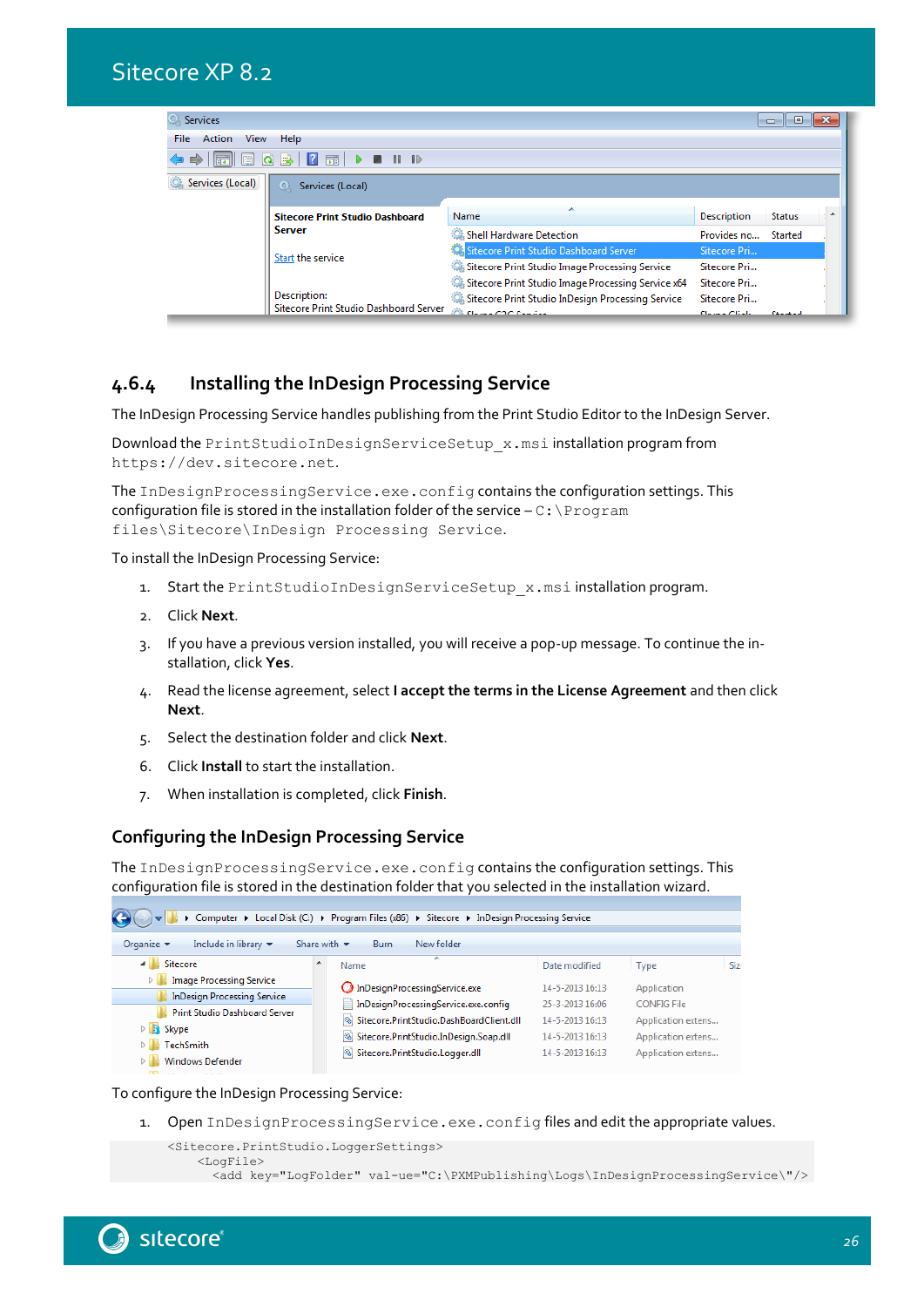```
 <add key="LogFileName" value="InDesignProcessingServiceLog"/>
              <add key="LogMaxSizeInBytes" value="500000"/>
                <add key="CountersResetOnStartup" value="true" />
                <add key="CountersEnabled" value="false" />
            </LogFile>
          </Sitecore.PrintStudio.LoggerSettings>
       <appSettings>
             <add key="PrintStudio.DBServer.SMTPClient" value="localhost"/>
            <add key="PrintStudio.DBServer.QueueName" value="InDesignServer"/>
            <add key="PrintStudio.DBServer.ServiceVersion" value="CC"/>
            <add key="PrintStudio.DBServer.FromEmailAddress" val-
ue="publishing@sitecore.net"/>
           <add key="PrintStudio.DBServer.ToEmailAddress" value=""/>
            <add key="PrintStudio.DBServer.EmailNotification" value="off"/>
          </appSettings>
```
#### **Note**

In this code example, the value for the InDesign Server – PrintStudio.DBServer.ServiceVersion is CC.

If you are using InDesign Server CC 2014, change this value to:

<add key="PrintStudio.DBServer.ServiceVersion" value="CC.2014"/>

The configuration settings for InDesign Processing Service:

| Key                                    | Description                                   |
|----------------------------------------|-----------------------------------------------|
| LogFolder                              | The folder that the log files are written to. |
| PrintStudio.DBServer.SMTPClient        | The SMTP Client version.                      |
| PrintStudio.DBServer.QueueName         | The service type for publishing.              |
| PrintStudio.DBServer.ServiceVersion    | The InDesign Server version (CC or CC.2014).  |
| PrintStudio.DBServer.FromEmailAddress  | The email of the sender in notifications.     |
| PrintStudio.DBServer.ToEmailAddress    | The email of the receiver in notifications.   |
| PrintStudio.DBServer.EmailNotification | Send email notifications $-$ Y/N.             |

#### 2. Enter the appropriate values for the DashBoardWebService.

```
<system.serviceModel>
            <bindings>
              <basicHttpBinding>
                <binding name="BasicHttpBinding_IDashBoardWebService" hostNameCompari-
sonMode="StrongWildcard"
                    receiveTimeout="00:30:00" sendTimeout="00:30:00" open-Timeout="00:30:00" 
closeTimeout="00:30:00"
                   maxReceivedMessageSize="2147483647" maxBufferSize="2147483647" max-
BufferPoolSize="2147483647"
                   transferMode="Buffered" messageEncoding="Text" textEncoding="utf-8" 
bypassProxyOnLocal="false" useDefaultWebProxy="true">
                   <readerQuotas maxNameTableCharCount="2147483647" maxArray-
Length="2147483647" maxDepth="2147483647" maxStringContentLength="2147483647" />
                   <security mode="None" />
                </binding>
               </basicHttpBinding>
            </bindings>
            <client>
               <endpoint address="http://localhost:8070/DashBoardWebService"
                  binding="basicHttpBinding" bindingConfigura-
tion="BasicHttpBinding_IDashBoardWebService"
                  contract="Sitecore.PrintStudio.DashBoardClient.IDashBoardWebService" 
name="BasicHttpBinding_IDashBoardWebService" />
            </client>
        </system.serviceModel>
```
### 3. Save and close the configuration file.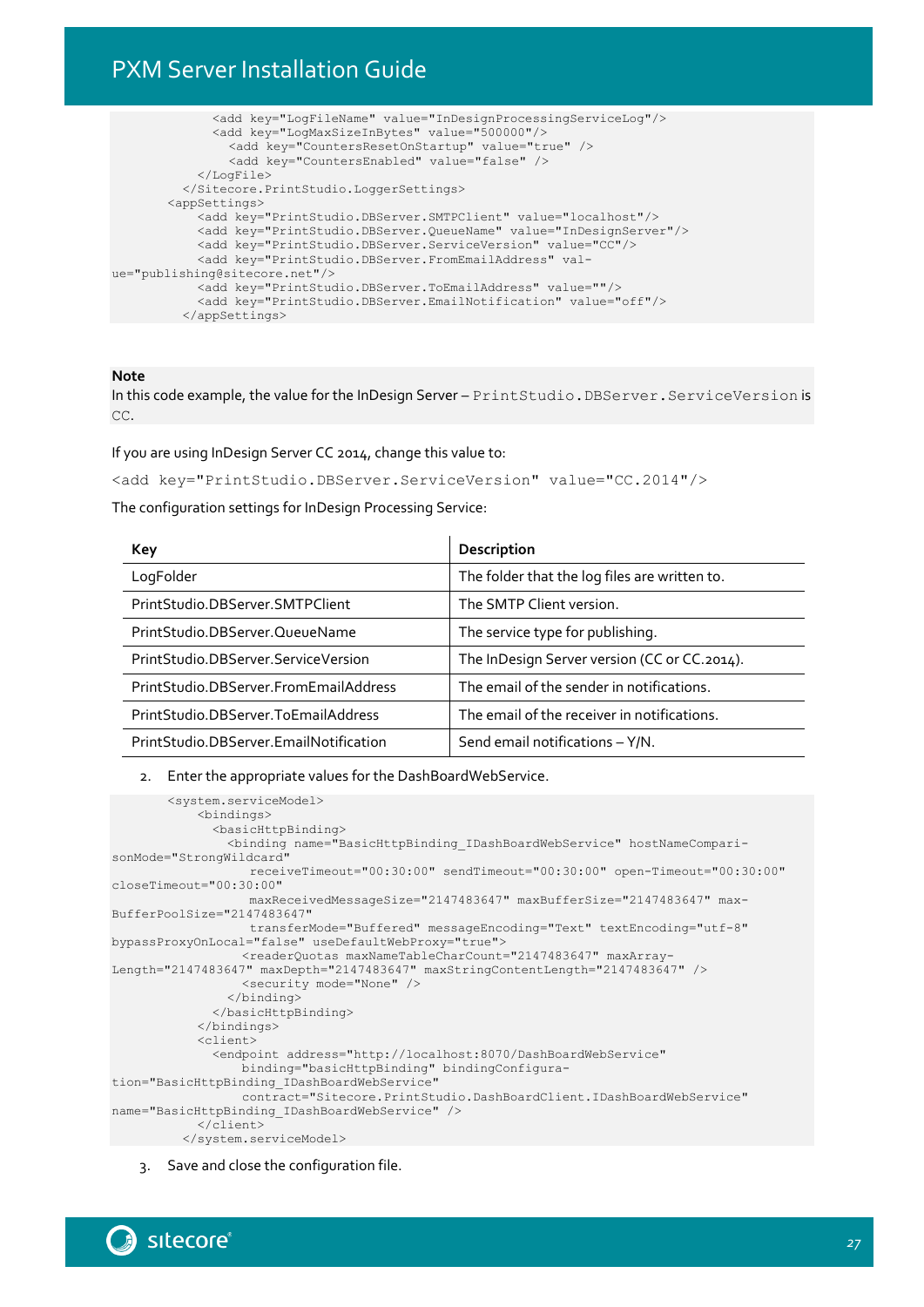Sitecore XP 8.2

- 4. Open the **Services** management console.
- 5. Right-click *Sitecore InDesign Processing Service* and click **Start**.



### <span id="page-27-0"></span>**4.6.5 PDF Settings**

The Publishing Settings items – /sitecore/Print Studio/Publishing Settings – refer to the PDF settings files – . joboptions – that are available on the publishing server – the server that runs InDesign Server.

The required PDF Settings can be created with Adobe InDesign.

The joboptions file must be available on the server that runs InDesign Server.

#### **Note**

You must restart the InDesignServerService when you add new . joboptions.

|                                                                                                                                                                                                                                                    | « Program Files ▶ Adobe ▶ Adobe InDesign CC Server 2014 ▶ Resources ▶ Adobe PDF ▶ settings ▶ mul                                                                                                |                                                                                                                           | ÷<br>$++$                                                                                                                                                            | $\mathbf{x}$<br>$\Box$<br>$\Box$<br>Search mul<br>۹        |
|----------------------------------------------------------------------------------------------------------------------------------------------------------------------------------------------------------------------------------------------------|-------------------------------------------------------------------------------------------------------------------------------------------------------------------------------------------------|---------------------------------------------------------------------------------------------------------------------------|----------------------------------------------------------------------------------------------------------------------------------------------------------------------|------------------------------------------------------------|
| Organize $\blacktriangledown$<br>Include in library $\blacktriangledown$                                                                                                                                                                           | Share with $\blacktriangledown$<br><b>Burn</b><br>New folder                                                                                                                                    |                                                                                                                           | 睚                                                                                                                                                                    | $\overline{Q}$                                             |
| Adobe InDesign CC Server 2014<br>$\overline{a}$<br>(InDesignServer Resources)<br>D.<br>(ObjectModel Resources)<br>D.<br>About<br>Þ<br>$\triangleright$<br><b>AMT</b><br>dict<br>Documentation<br>Þ<br>Fonts<br>$\triangleright$<br><b>InhOueue</b> | -<br>۸<br>Name<br><b>High Quality Print.joboptions</b><br>PDFX1a 2001.joboptions<br>PDFX3 2002.joboptions<br>PDFX4 2008.joboptions<br>Press Quality.joboptions<br>Smallest File Size.joboptions | Date modified<br>1-5-2014 23:06<br>1-5-2014 23:06<br>1-5-2014 23:06<br>1-5-2014 23:06<br>1-5-2014 23:06<br>1-5-2014 23:06 | Type<br><b>Adobe PDF Settings</b><br><b>Adobe PDF Settings</b><br>Adobe PDF Settings<br>Adobe PDF Settings<br><b>Adobe PDF Settings</b><br><b>Adobe PDF Settings</b> | Size<br>32 KB<br>48 KB<br>48 KB<br>37 KB<br>30 KB<br>32 KB |
| 6 items                                                                                                                                                                                                                                            |                                                                                                                                                                                                 |                                                                                                                           |                                                                                                                                                                      |                                                            |

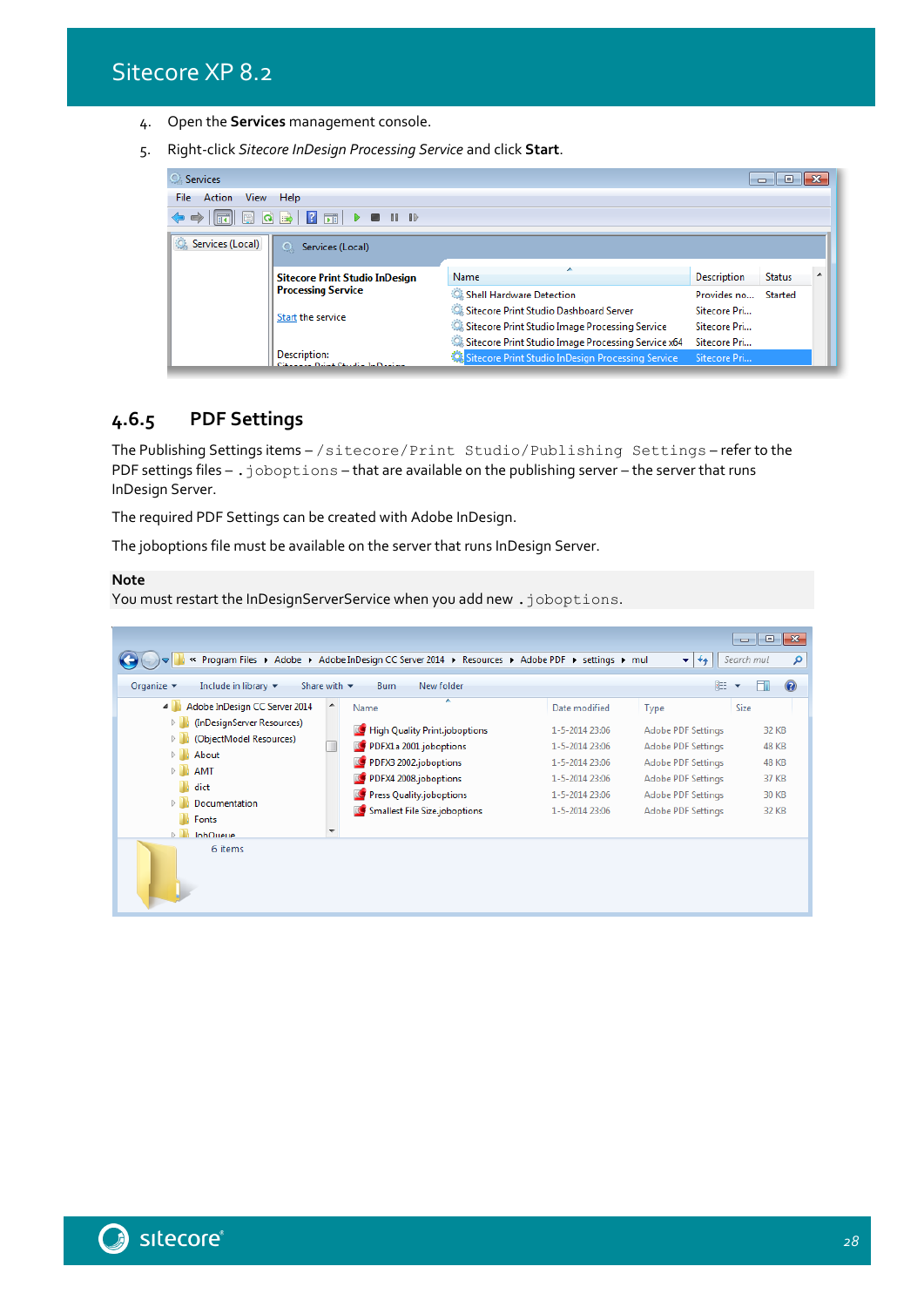## **Chapter 5**

## <span id="page-28-0"></span>**Troubleshooting**

This chapters describes common installation issues.

This chapter contains the following sections:

[Typical Troubleshooting Scenarios](#page-29-0)

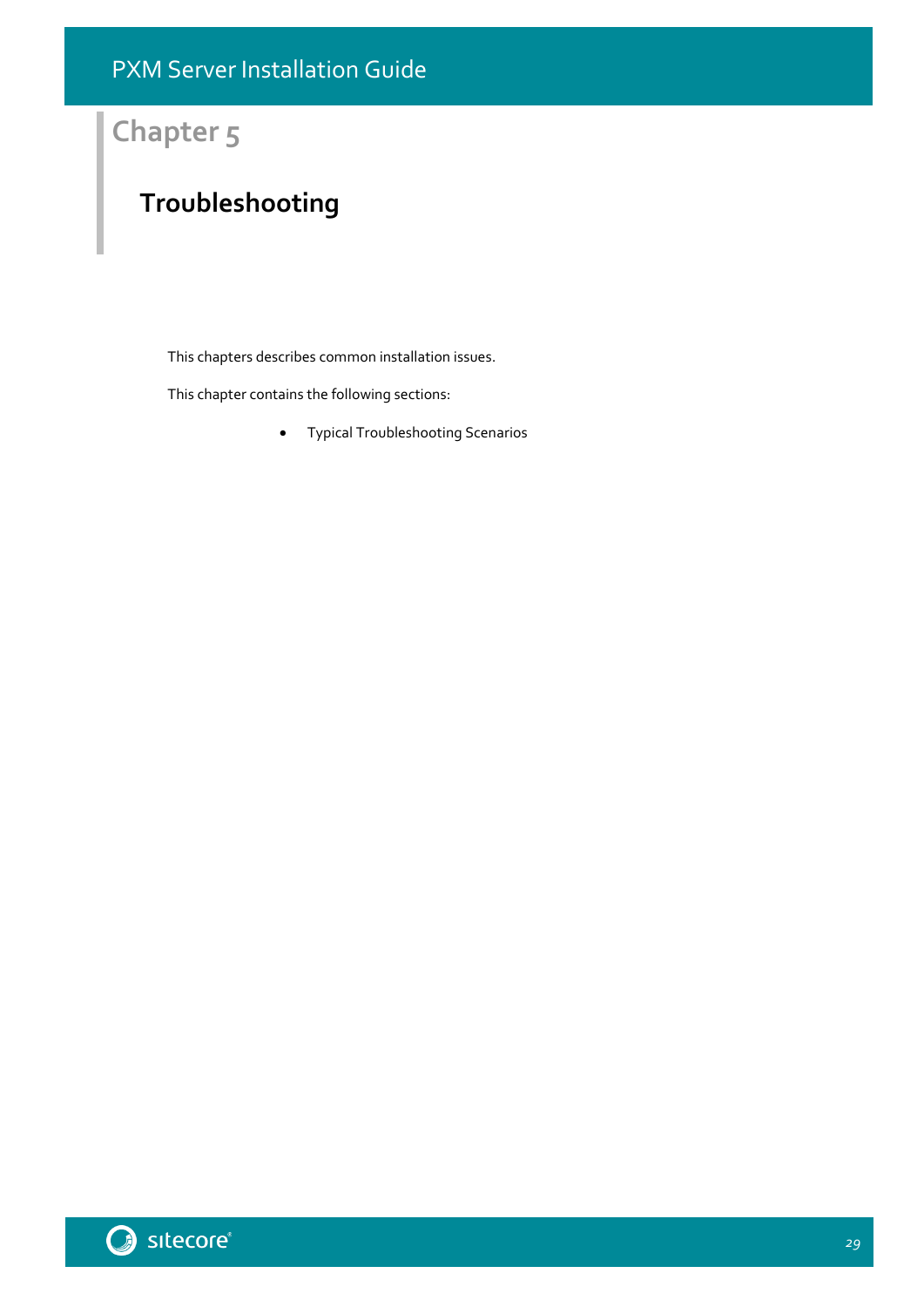### <span id="page-29-1"></span><span id="page-29-0"></span>**5.1 Typical Troubleshooting Scenarios**

### **5.1.1 Publishing Error**

The pipelines are invoked in the publishing process. The pipelines section is outside the printstudio node and its content should be placed in the pipelines node in the PrintStudio.config file. If the pipelines section is placed in another section, it causes a publishing error.

<span id="page-29-2"></span>For more information about pipelines, see the section *[Pipelines](#page-10-0)*.

### **5.1.2 Snap-in Unavailable for 64-bit Service**

When the necessary snap-in is not available, it must be installed from the dos-shell command line.

C:\Program Files\Adobe\Adobe InDesign CC Server x64

- 1. Select the folder where you want to install the snap-in.
- 2. Enter the regsvr32 InDesignServerMMC64.dll command.
- 3. Click **OK**.

### <span id="page-29-3"></span>**5.1.3 Window Services Fails after Upgrade**

When you upgrade the windows services, sometimes the upgrade is not completely successful. The service can fail when you try to start it.

To fix this error, repair the installation:

Run the installation program to repair the program or in the installed programs list, right-click the program and then click **Repair**.

| 33<br>10<br>Image Processing Service Setup<br>-                                                                                   |
|-----------------------------------------------------------------------------------------------------------------------------------|
| Change, repair, or remove installation<br>Select the operation you wish to perform.                                               |
| Change<br>Image Processing Service has no independently selectable features.                                                      |
| Repair<br>Repairs errors in the most recent installation by fixing missing and corrupt<br>files, shortcuts, and registry entries. |
| Remove<br>Removes Image Processing Service from your computer.                                                                    |
| Cancel<br><b>Back</b><br>Next                                                                                                     |

### <span id="page-29-4"></span>**5.1.4 Rich Text Field not Visible**

If the rich text field from the content item is not visible when publishing:

1. Check if the default transformation set is configured correcty:

```
/sitecore/Print Studio/Modules/InDesign 
connector/Transformations/Default TransformationSet
```